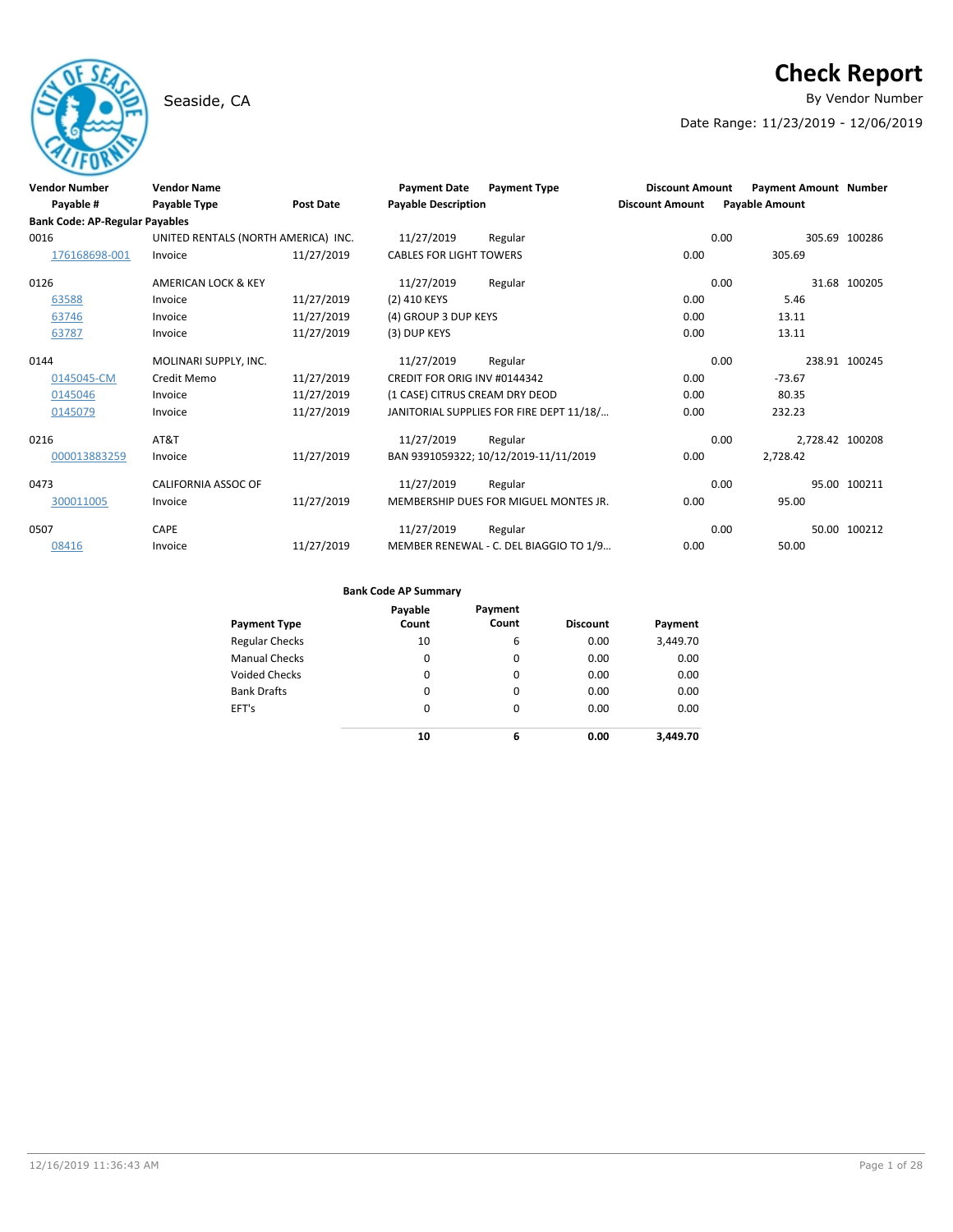| <b>Vendor Number</b>                  | <b>Vendor Name</b>          |                  | <b>Payment Date</b>        | <b>Payment Type</b> | <b>Discount Amount</b> |      | <b>Payment Amount Number</b> |                    |
|---------------------------------------|-----------------------------|------------------|----------------------------|---------------------|------------------------|------|------------------------------|--------------------|
| Payable #                             | Payable Type                | <b>Post Date</b> | <b>Payable Description</b> |                     | <b>Discount Amount</b> |      | <b>Payable Amount</b>        |                    |
| <b>Bank Code: PY-Payroll Payables</b> |                             |                  |                            |                     |                        |      |                              |                    |
| 0530                                  | CA. STATE DISBURSEMENT UNIT |                  | 12/06/2019                 | <b>Bank Draft</b>   |                        | 0.00 |                              | 299.07 YNO7PDK6657 |
| INV0003914                            | Invoice                     | 12/05/2019       | CASE NO.: 0530033626-01    |                     | 0.00                   |      | 299.07                       |                    |
| 0530                                  | CA. STATE DISBURSEMENT UNIT |                  | 12/06/2019                 | <b>Bank Draft</b>   |                        | 0.00 |                              | 43.67 YNO7PDK6657  |
| INV0003916                            | Invoice                     | 12/05/2019       | CASE NO.: 200000001772884  |                     | 0.00                   |      | 43.67                        |                    |
| 0530                                  | CA. STATE DISBURSEMENT UNIT |                  | 12/06/2019                 | <b>Bank Draft</b>   |                        | 0.00 |                              | 461.53 YNO7PDK6657 |
| <b>INV0003918</b>                     | Invoice                     | 12/05/2019       | CASE NO.: 200000001549267  |                     | 0.00                   |      | 461.53                       |                    |
| 0530                                  | CA. STATE DISBURSEMENT UNIT |                  | 12/06/2019                 | <b>Bank Draft</b>   |                        | 0.00 |                              | 142.61 YNO7PDK6657 |
| INV0003917                            | Invoice                     | 12/05/2019       | CASE NO: 200000000125769   |                     | 0.00                   |      | 142.61                       |                    |
| 0530                                  | CA. STATE DISBURSEMENT UNIT |                  | 12/06/2019                 | <b>Bank Draft</b>   |                        | 0.00 |                              | 23.08 YNO7PDK6657  |
| <b>INV0003920</b>                     | Invoice                     | 12/05/2019       | CASE NO: 200000001987788   |                     | 0.00                   |      | 23.08                        |                    |
| 0530                                  | CA. STATE DISBURSEMENT UNIT |                  | 12/06/2019                 | <b>Bank Draft</b>   |                        | 0.00 |                              | 423.09 YNO7PDK6657 |
| INV0003915                            | Invoice                     | 12/05/2019       | CASE NO.: 200000001441634  |                     | 0.00                   |      | 423.09                       |                    |
| 0530                                  | CA. STATE DISBURSEMENT UNIT |                  | 12/06/2019                 | <b>Bank Draft</b>   |                        | 0.00 |                              | 603.69 YNO7PDK6657 |
| INV0003919                            | Invoice                     | 12/05/2019       | CASE NO: 200000001987788   |                     | 0.00                   |      | 603.69                       |                    |

|                       | Payable  | Payment  |                 |          |
|-----------------------|----------|----------|-----------------|----------|
| <b>Payment Type</b>   | Count    | Count    | <b>Discount</b> | Payment  |
| <b>Regular Checks</b> | 0        | 0        | 0.00            | 0.00     |
| <b>Manual Checks</b>  | 0        | 0        | 0.00            | 0.00     |
| <b>Voided Checks</b>  | 0        | 0        | 0.00            | 0.00     |
| <b>Bank Drafts</b>    | 7        | 7        | 0.00            | 1,996.74 |
| EFT's                 | $\Omega$ | $\Omega$ | 0.00            | 0.00     |
|                       |          |          | 0.00            | 1.996.74 |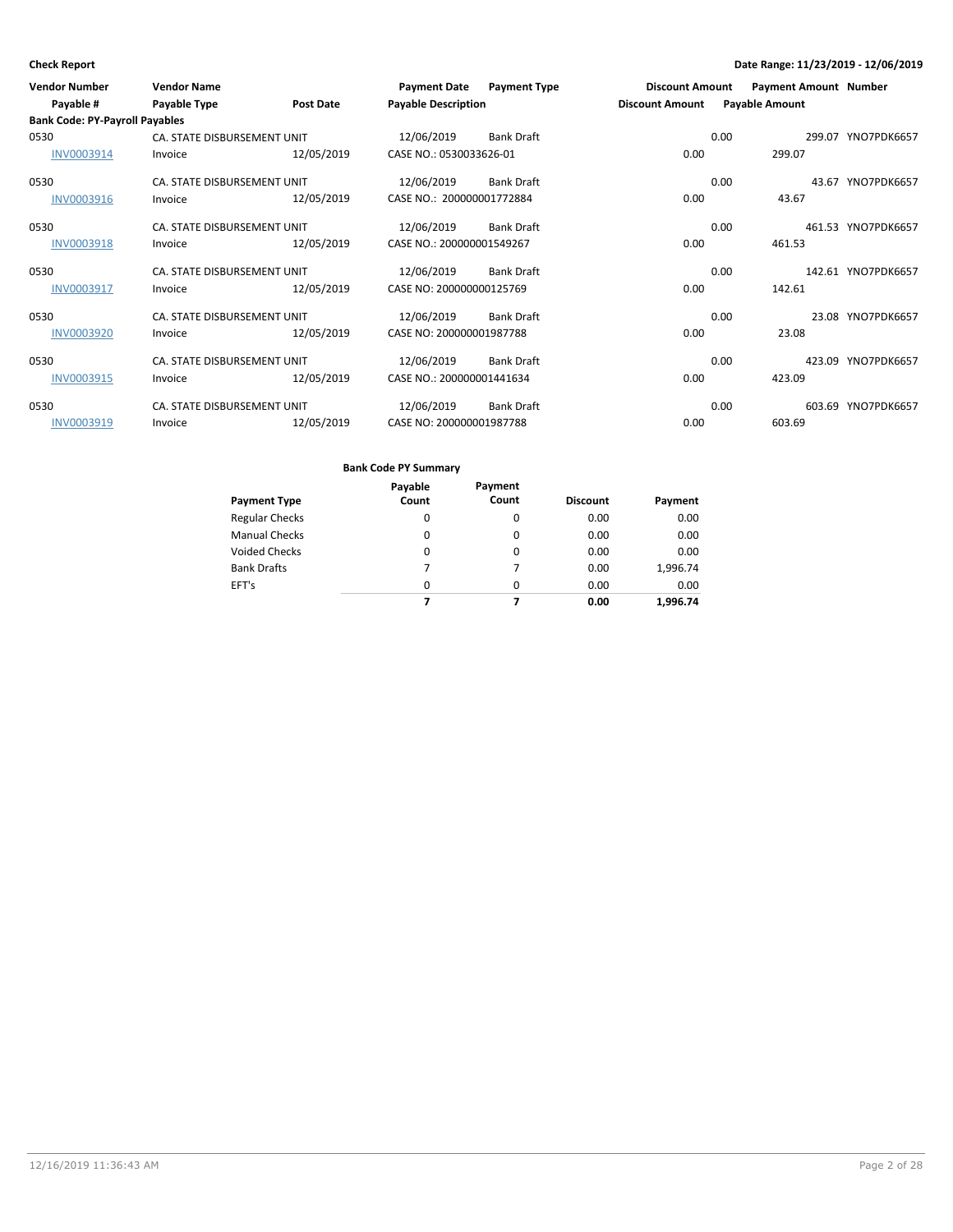| <b>Vendor Number</b>                  | <b>Vendor Name</b>                         |                          | <b>Payment Date</b>                                            | <b>Payment Type</b>                                                               | <b>Discount Amount</b> |      | <b>Payment Amount Number</b> |               |
|---------------------------------------|--------------------------------------------|--------------------------|----------------------------------------------------------------|-----------------------------------------------------------------------------------|------------------------|------|------------------------------|---------------|
| Payable #                             | Payable Type                               | <b>Post Date</b>         | <b>Payable Description</b>                                     |                                                                                   | <b>Discount Amount</b> |      | <b>Payable Amount</b>        |               |
| <b>Bank Code: AP-Regular Payables</b> |                                            |                          |                                                                |                                                                                   |                        |      |                              |               |
| 0759<br>42-042302-00013               | MONTEREY CO. WEEKLY CLASSIFIEDS<br>Invoice | 11/27/2019               | 11/27/2019                                                     | Regular<br>NOFA - CDBG APPL WORKSHOP (ENGLISH)                                    | 0.00                   | 0.00 | 190.05                       | 977.40 100248 |
| 43-042302-00013                       | Invoice                                    | 11/27/2019               |                                                                | NOFA - CDBG APPL WORKSHOP (SPANISH)                                               | 0.00                   |      | 217.20                       |               |
| 551-111297-00002 Invoice              |                                            | 11/27/2019               | NOTICE OF INTENT - SPANISH                                     |                                                                                   | 0.00                   |      | 190.05                       |               |
| 552-111297-00002 Invoice              |                                            | 11/27/2019               | NOTICE OF EMERGENCY ORDINANCE                                  |                                                                                   | 0.00                   |      | 54.30                        |               |
| 553-111297-00002 Invoice              |                                            | 11/27/2019               |                                                                | LEGAL NOTICE - ORDINANCE AMENDING CH                                              | 0.00                   |      | 81.45                        |               |
| 554-111297-00002 Invoice              |                                            | 11/27/2019               |                                                                | LEGAL NOTICE - PUBLIC HEARING MUP-19-08                                           | 0.00                   |      | 135.75                       |               |
| 555-111297-00002 Invoice              |                                            | 11/27/2019               |                                                                | PUBLIC HEARING NOTICE - MUNICIPAL AME                                             | 0.00                   |      | 108.60                       |               |
|                                       |                                            |                          |                                                                |                                                                                   |                        |      |                              |               |
| 0922<br>196789                        | CYPRESS COAST FORD-LINCOLN<br>Invoice      | 11/27/2019               | 11/27/2019<br>(1) SWITCH ASY                                   | Regular                                                                           | 0.00                   | 0.00 | 150.74                       | 224.36 100220 |
| 346346                                | Invoice                                    | 11/27/2019               |                                                                | TAG #T7219/OIL CHANGE FORD F250 PICKUP                                            | 0.00                   |      | 73.62                        |               |
|                                       |                                            |                          |                                                                |                                                                                   |                        |      |                              |               |
| 0981                                  | DEL MAR FRENCH LAUNDRY, INC.               |                          | 11/27/2019                                                     | Regular                                                                           |                        | 0.00 |                              | 201.50 100221 |
| 11/15/2019                            | Invoice                                    | 11/27/2019               | RECREATION DEPT - 31 TABLE CLOTHS                              |                                                                                   | 0.00                   |      | 201.50                       |               |
| 1152                                  | ENTENMANN-ROVIN COMPANY                    |                          | 11/27/2019                                                     | Regular                                                                           |                        | 0.00 |                              | 77.62 100223  |
| 0147632-IN                            | Invoice                                    | 11/27/2019               | (1) SEASIDE PD D130 TT DOME BADGE                              |                                                                                   | 0.00                   |      | 77.62                        |               |
|                                       |                                            |                          |                                                                |                                                                                   |                        |      |                              |               |
| 1188                                  | FERGUSON ENTERPRISES INC #686              |                          | 11/27/2019                                                     | Regular                                                                           |                        | 0.00 |                              | 483.32 100227 |
| 8125960                               | Invoice                                    | 11/27/2019               | MISC POMA SUPPLIES - JOB 4283                                  |                                                                                   | 0.00                   |      | 108.72                       |               |
| 8130181                               | Invoice                                    | 11/27/2019               | MISC POMA SUPPLIES - JOB 4283                                  |                                                                                   | 0.00                   |      | 85.05                        |               |
| 8130187<br>8133926                    | Invoice                                    | 11/27/2019<br>11/27/2019 | MISC POMA SUPPLIES - JOB 4227<br>MISC SUPPLIES FOR CUTINO PARK |                                                                                   | 0.00<br>0.00           |      | 236.79<br>17.50              |               |
| 8146886                               | Invoice<br>Invoice                         | 11/27/2019               | MISC POMA SUPPLIES                                             |                                                                                   | 0.00                   |      | 35.26                        |               |
|                                       |                                            |                          |                                                                |                                                                                   |                        |      |                              |               |
| 1334                                  | JOHN C GEMMA                               |                          | 11/27/2019                                                     | Regular                                                                           |                        | 0.00 |                              | 780.77 100235 |
| CS1915                                | Invoice                                    | 11/27/2019               | (1) HP 1GB RJ45 SFP (FEDEX P1)                                 |                                                                                   | 0.00                   |      | 280.77                       |               |
| CS1916                                | Invoice                                    | 11/27/2019               |                                                                | OCT 2019 - NETWORK SUPPORT RETAINER S                                             | 0.00                   |      | 500.00                       |               |
| 1388                                  | <b>GRAINGER</b>                            |                          | 11/27/2019                                                     | Regular                                                                           |                        | 0.00 |                              | 27.13 100229  |
| 9356587106                            | Credit Memo                                | 11/14/2019               | CREDIT FOR ORIG INV #9309626944                                |                                                                                   | 0.00                   |      | $-83.44$                     |               |
| 9360350046                            | Invoice                                    | 11/27/2019               |                                                                | (1) TARP, FLAME RESISTANT, CANVAS 6x10'                                           | 0.00                   |      | 110.57                       |               |
|                                       |                                            |                          |                                                                |                                                                                   |                        |      |                              |               |
| 1798                                  | KELLY-MOORE PAINT COMPANY                  |                          | 11/27/2019                                                     | Regular                                                                           |                        | 0.00 |                              | 70.51 100237  |
| 802-00000716549                       | Invoice                                    | 11/27/2019               | PAINT SUPPLIES FOR CUTINO PARK                                 |                                                                                   | 0.00                   |      | 70.51                        |               |
| 2045                                  | M & S BUILDING SUPPLY INC                  |                          | 11/27/2019                                                     | Regular                                                                           |                        | 0.00 |                              | 9.23 100240   |
| 001434636                             | Invoice                                    | 11/27/2019               |                                                                | CONCRETE/LUMBER SUPPLIES FOR CUTINO                                               | 0.00                   |      | 326.81                       |               |
| 001434641                             | Credit Memo                                | 11/27/2019               | CREDIT FOR ORIG INV #01434636                                  |                                                                                   | 0.00                   |      | $-317.58$                    |               |
| 2184                                  | MISSION LINEN SERVICE                      |                          | 11/27/2019                                                     | Regular                                                                           |                        | 0.00 |                              | 374.08 100243 |
| 511072815                             | Invoice                                    | 11/27/2019               |                                                                | FIRE DEPT WEEKLY LAUNDRY SVC - 10/31/19                                           | 0.00                   |      | 82.21                        |               |
| 511125368                             | Invoice                                    | 11/27/2019               |                                                                | FIRE DEPT WEEKLY LAUNDRY SVC - 11/7/19                                            | 0.00                   |      | 97.29                        |               |
| 511175284                             | Invoice                                    | 11/27/2019               |                                                                | FIRE DEPT WEEKLY LAUNDRY SVC - 11/14/19                                           | 0.00                   |      | 97.29                        |               |
| 511225275                             | Invoice                                    | 11/27/2019               |                                                                | FIRE DEPT WEEKLY LAUNDRY SVC - 11/21/19                                           | 0.00                   |      | 97.29                        |               |
|                                       |                                            |                          |                                                                |                                                                                   |                        |      |                              |               |
| 2186                                  | <b>MISSION UNIFORM SERVICE</b>             |                          | 11/27/2019                                                     | Regular                                                                           |                        | 0.00 |                              | 567.07 100244 |
| 511195790                             | Invoice                                    | 11/27/2019<br>11/27/2019 |                                                                | SEASIDE MAINT & UTILITIES UNIFORM SVC 1<br>SEASIDE POMA DEPT UNIFORM SVC 11/18/19 | 0.00<br>0.00           |      | 328.17<br>96.60              |               |
| 511195791<br>511216390                | Invoice<br>Invoice                         | 11/27/2019               |                                                                | RECREATION DEPT - WEEKLY UNIFORM SVC                                              | 0.00                   |      | 142.30                       |               |
|                                       |                                            |                          |                                                                |                                                                                   |                        |      |                              |               |
| 2236                                  | MBS BUSINESS SYSTEMS                       |                          | 11/27/2019                                                     | Regular                                                                           |                        | 0.00 |                              | 457.90 100242 |
| 373160                                | Invoice                                    | 11/27/2019               |                                                                | 986 HILBY AVE - KONICA MINOLTA COPIER                                             | 0.00                   |      | 457.90                       |               |
| 2238                                  | MONTEREY BAY PEST CONTROL                  |                          | 11/27/2019                                                     | Regular                                                                           |                        | 0.00 |                              | 377.00 100247 |
| 0173258                               | Invoice                                    | 11/27/2019               | POLICE DEPT MONTHLY SVC 11/22/19                               |                                                                                   | 0.00                   |      | 90.00                        |               |
| 0173259                               | Invoice                                    | 11/27/2019               |                                                                | 440 HARCOURT - TRAILER #A MONTHLY SVC                                             | 0.00                   |      | 62.00                        |               |
| 0173260                               | Invoice                                    | 11/27/2019               |                                                                | 440 HARCOURT - STORAGE SHED MONTHLY                                               | 0.00                   |      | 60.00                        |               |
| 0173261                               | Invoice                                    | 11/27/2019               | POLICE DEPT - MONTHLY SVC 11/8/19                              |                                                                                   | 0.00                   |      | 100.00                       |               |
| 0173262                               | Invoice                                    | 11/27/2019               |                                                                | 610 OLYMPIA AVE - MONTHLY SVC 11/8/19                                             | 0.00                   |      | 65.00                        |               |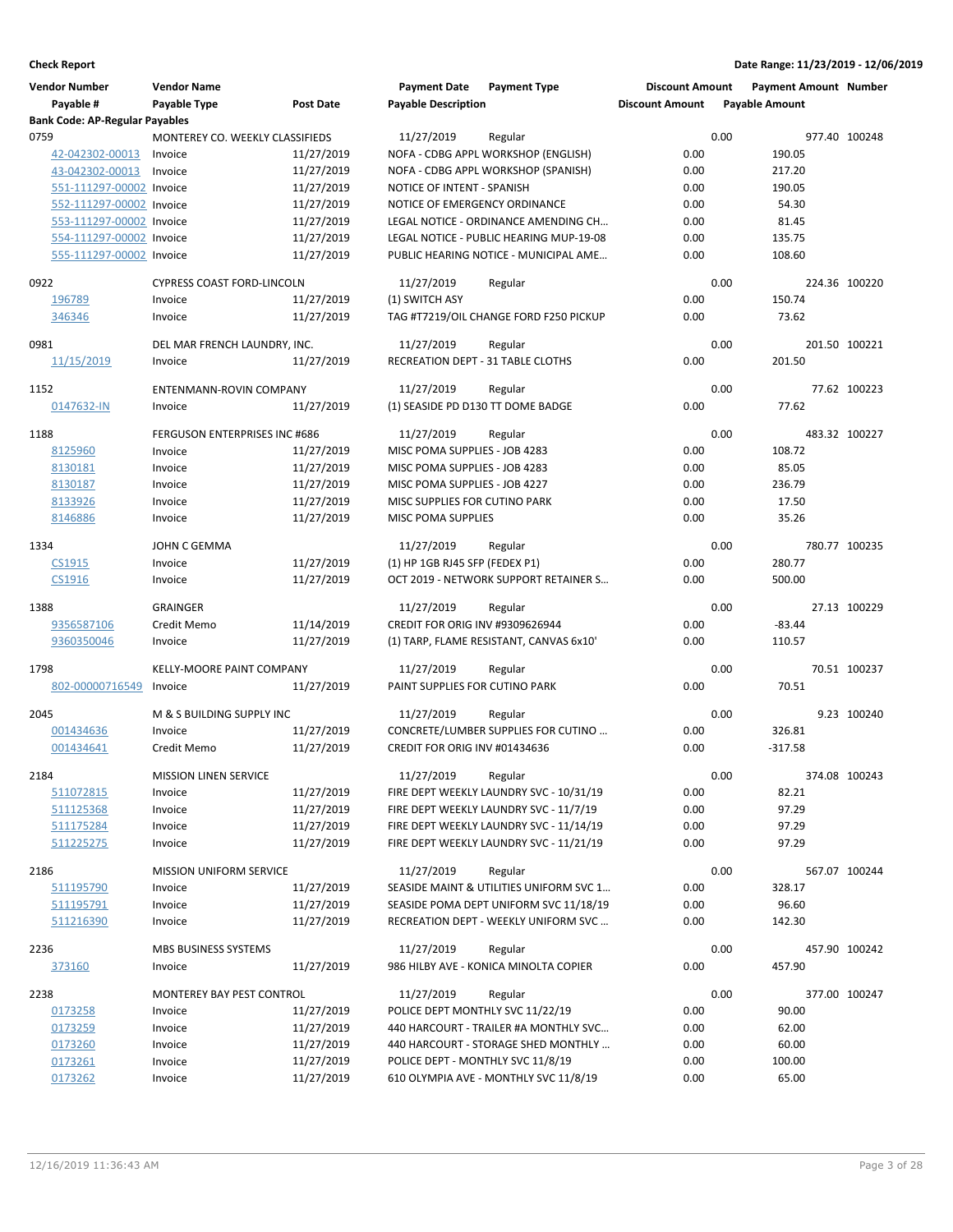| <b>Vendor Number</b>    | <b>Vendor Name</b>               |                  | <b>Payment Date</b><br><b>Payment Type</b> | <b>Discount Amount</b> | <b>Payment Amount Number</b> |
|-------------------------|----------------------------------|------------------|--------------------------------------------|------------------------|------------------------------|
| Payable #               | Payable Type                     | <b>Post Date</b> | <b>Payable Description</b>                 | <b>Discount Amount</b> | <b>Payable Amount</b>        |
| 2295                    | <b>MONTEREY COUNTY PETROLEUM</b> |                  | 11/27/2019<br>Regular                      | 0.00                   | 9.338.37 100250              |
| 333483                  | Invoice                          | 11/27/2019       | 1,509 GALLONS UNLEADED REG GAS DELIVE      | 0.00                   | 4.652.38                     |
| 333514                  | Invoice                          | 11/27/2019       | 1,300 GALLONS DIESEL NO. 2 DELIVERED 11/   | 0.00                   | 4.685.99                     |
| 2300                    | MONTEREY COUNTY TAX COLLECTOR    |                  | 11/27/2019<br>Regular                      | 0.00                   | 11.481.58 100251             |
| SEASIDE MULT AC Invoice |                                  | 11/27/2019       | 19-20 Property Taxes                       | 0.00                   | 11.481.58                    |
| 2328                    | <b>WALLACE GROUP</b>             |                  | 11/27/2019<br>Regular                      | 0.00                   | 2.317.75 100291              |
| 48936                   | Invoice                          | 11/27/2019       | JULY 2019 - ASSISTED LIVING FAC PLAN CHE   | 0.00                   | 1.252.75                     |
| 49123                   | Invoice                          | 11/27/2019       | AUG 2019 - ASSITED LIVING FAC PLAN CHECK   | 0.00                   | 1.065.00                     |

| <b>Payment Type</b>   | Payable<br>Count | Payment<br>Count | <b>Discount</b> | Payment   |
|-----------------------|------------------|------------------|-----------------|-----------|
| <b>Regular Checks</b> | 41               | 16               | 0.00            | 27,765.59 |
| <b>Manual Checks</b>  | $\Omega$         | $\Omega$         | 0.00            | 0.00      |
| <b>Voided Checks</b>  | $\Omega$         | $\Omega$         | 0.00            | 0.00      |
| <b>Bank Drafts</b>    | 0                | $\Omega$         | 0.00            | 0.00      |
| EFT's                 | 4У               | 18               | 0.00            | 27,769.99 |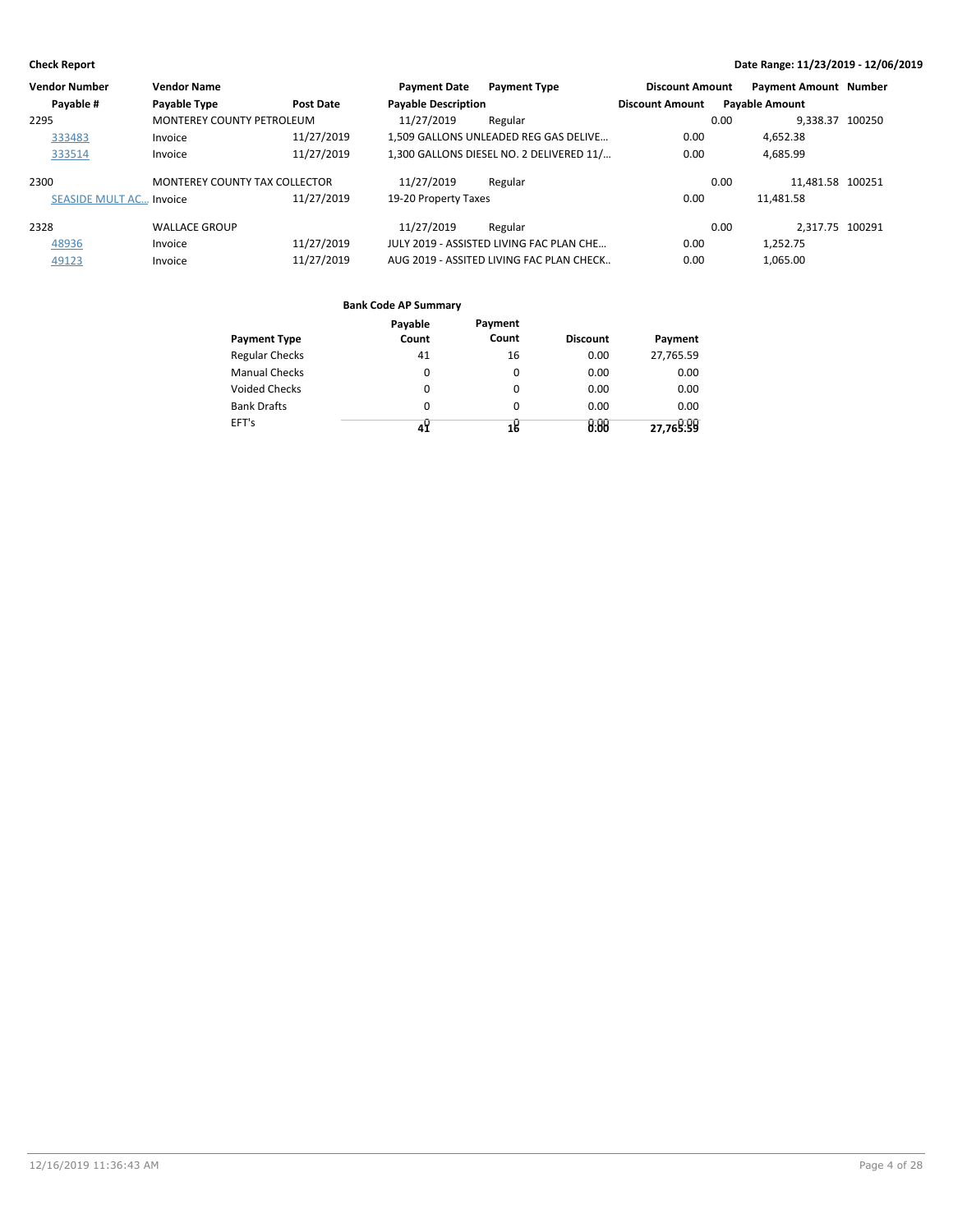| Vendor Number                         | <b>Vendor Name</b>            |                  | <b>Payment Date</b><br><b>Payment Type</b> | <b>Discount Amount</b> | <b>Payment Amount Number</b> |  |
|---------------------------------------|-------------------------------|------------------|--------------------------------------------|------------------------|------------------------------|--|
| Pavable #                             | Payable Type                  | <b>Post Date</b> | <b>Payable Description</b>                 | <b>Discount Amount</b> | <b>Payable Amount</b>        |  |
| <b>Bank Code: PY-Payroll Payables</b> |                               |                  |                                            |                        |                              |  |
| 2346                                  | <b>MONTEREY SPORTS CENTER</b> |                  | 11/25/2019<br>Regular                      | 0.00                   | 1.257.00 19005               |  |
| <b>INV0003824</b>                     | Invoice                       | 11/07/2019       | <b>GYM MBRSHIP - SINGLE</b>                | 0.00                   | 448.00                       |  |
| <b>INV0003825</b>                     | Invoice                       | 11/07/2019       | <b>GYM MBRSHP - SENIOR</b>                 | 0.00                   | 44.00                        |  |
| <b>INV0003826</b>                     | Invoice                       | 11/07/2019       | <b>GYM MBRSHIP - FAMILY</b>                | 0.00                   | 765.00                       |  |

|                       | Payable  | Payment |                 |          |
|-----------------------|----------|---------|-----------------|----------|
| <b>Payment Type</b>   | Count    | Count   | <b>Discount</b> | Payment  |
| <b>Regular Checks</b> | 3        |         | 0.00            | 1,257.00 |
| <b>Manual Checks</b>  | 0        | 0       | 0.00            | 0.00     |
| <b>Voided Checks</b>  | $\Omega$ | 0       | 0.00            | 0.00     |
| <b>Bank Drafts</b>    | n        | n       | 0.00            | 0.00     |
| EFT's                 |          |         | 0.88            | 1,257.88 |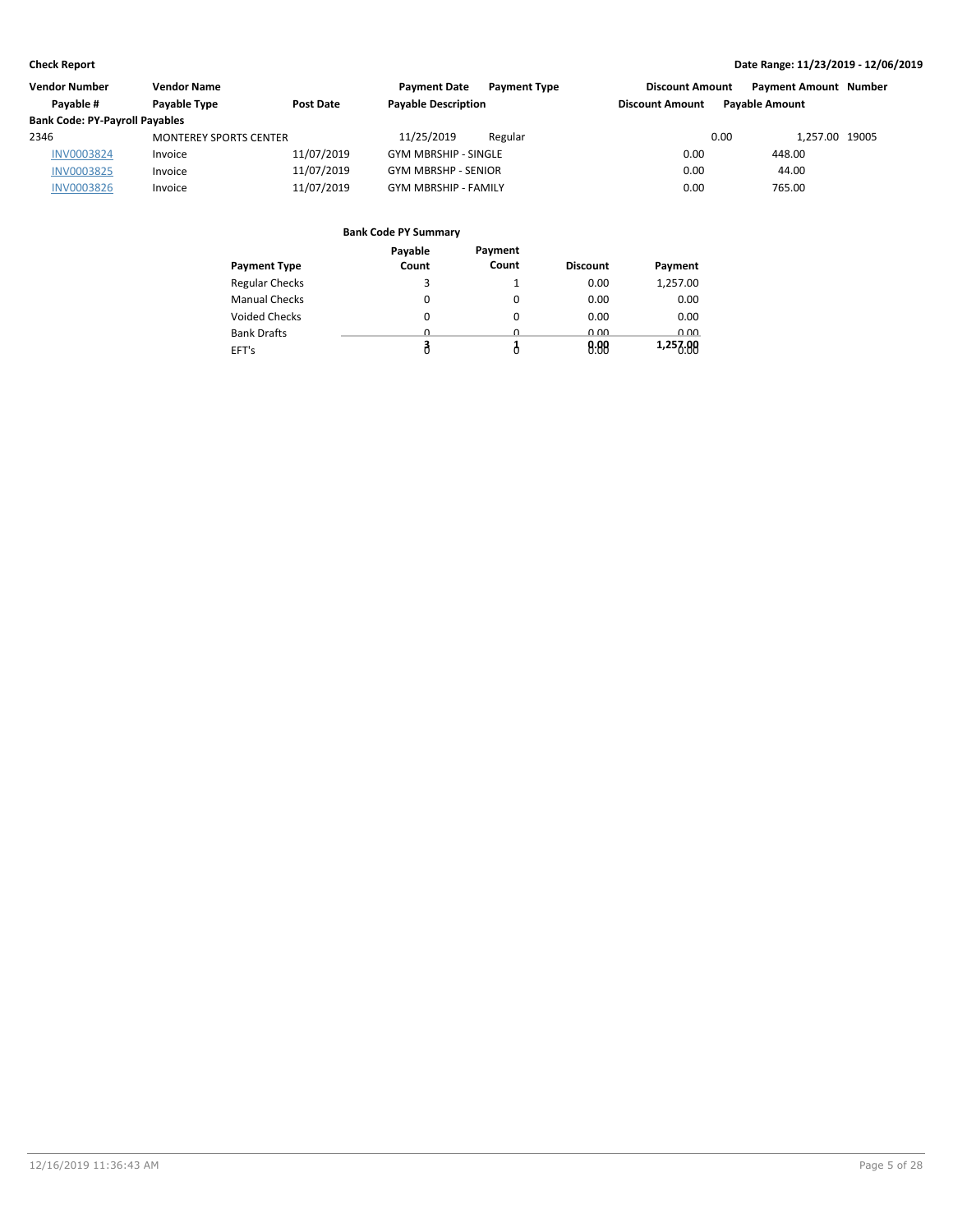| <b>Vendor Number</b>                  | <b>Vendor Name</b>                |                  | <b>Payment Date</b>        | <b>Payment Type</b>                      | <b>Discount Amount</b> | <b>Payment Amount Number</b> |                 |
|---------------------------------------|-----------------------------------|------------------|----------------------------|------------------------------------------|------------------------|------------------------------|-----------------|
| Payable #                             | Payable Type                      | <b>Post Date</b> | <b>Payable Description</b> |                                          | <b>Discount Amount</b> | <b>Payable Amount</b>        |                 |
| <b>Bank Code: AP-Regular Payables</b> |                                   |                  |                            |                                          |                        |                              |                 |
| 2351                                  | <b>MONTEREY TIRE SERVICE</b>      |                  | 11/27/2019                 | Regular                                  |                        | 0.00                         | 709.07 100253   |
| 1-92130                               | Invoice                           | 11/27/2019       |                            | (4) TIRES FOR 1989 CHEVY PICKUP (UNIT #6 | 0.00                   | 709.07                       |                 |
| 2652                                  | <b>PACIFIC GAS &amp; ELECTRIC</b> |                  | 11/27/2019                 | Regular                                  |                        | 0.00                         | 4.446.82 100259 |
| MISC SEASIDE AC Invoice               |                                   | 11/27/2019       | PGE Individuals 10/2019    |                                          | 0.00                   | 4.446.82                     |                 |
| 2652                                  | <b>PACIFIC GAS &amp; ELECTRIC</b> |                  | 11/27/2019                 | Regular                                  |                        | 0.00                         | 1.137.49 100260 |
| PGE Individuals 11 Invoice            |                                   | 11/27/2019       | PGE Individuals 11/14/19   |                                          | 0.00                   | 1.137.49                     |                 |
| 2746                                  | PENINSULA POOL SERVICE            |                  | 11/27/2019                 | Regular                                  |                        | 0.00                         | 88.84 100265    |
| 192961101                             | Invoice                           | 11/27/2019       | (4) 4 GAL CASE SANI-CHLOR  |                                          | 0.00                   | 88.84                        |                 |

|                       | Payable | Payment |                 |          |
|-----------------------|---------|---------|-----------------|----------|
| <b>Payment Type</b>   | Count   | Count   | <b>Discount</b> | Payment  |
| <b>Regular Checks</b> | 4       | 4       | 0.00            | 6,382.22 |
| <b>Manual Checks</b>  | 0       | 0       | 0.00            | 0.00     |
| <b>Voided Checks</b>  | 0       | 0       | 0.00            | 0.00     |
| <b>Bank Drafts</b>    | a       | a       | 0.00            | 6,380.00 |
| EFT's                 | 0       | 0       | 0.00            | 0.00     |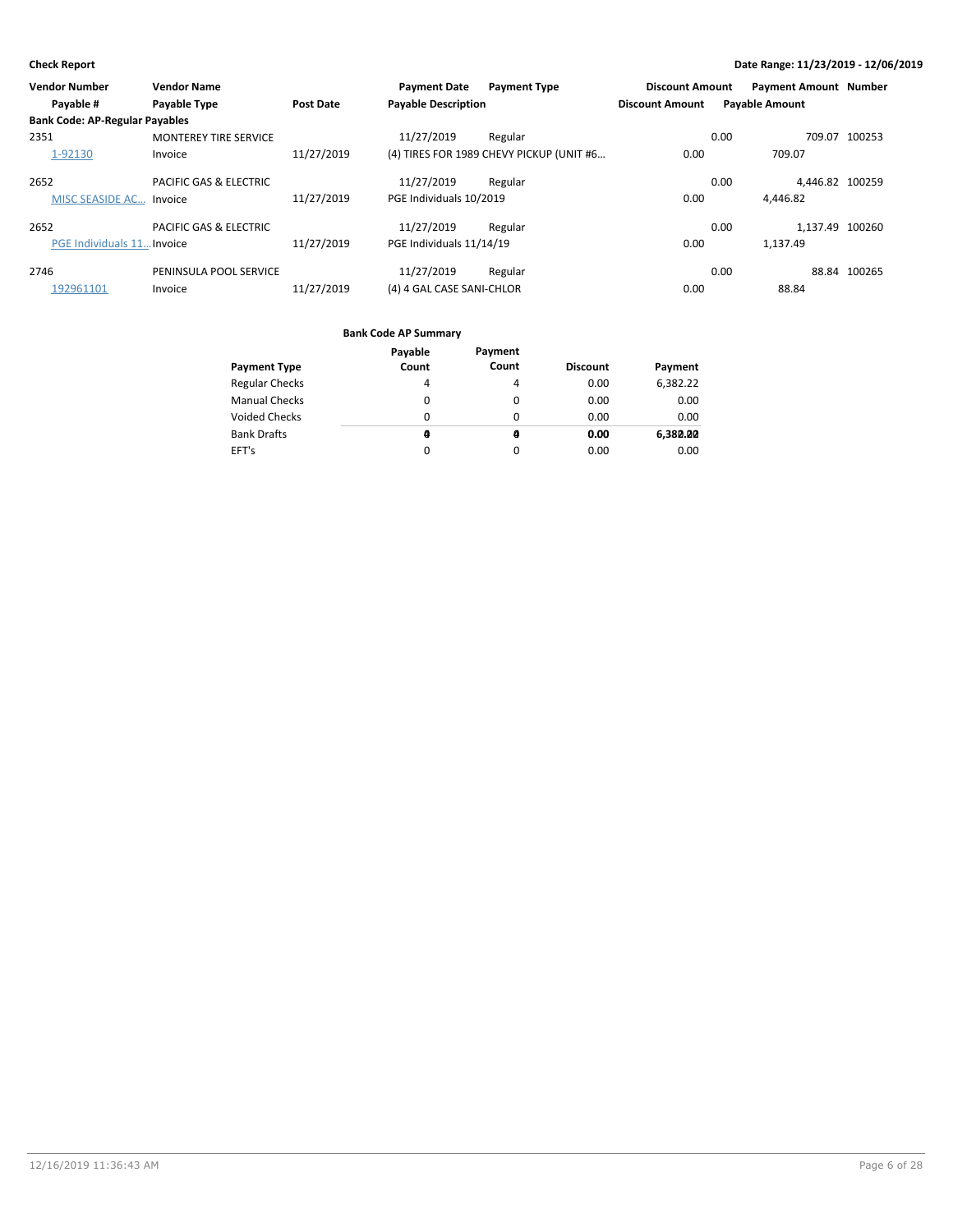| <b>Vendor Number</b>                  | <b>Vendor Name</b>                  |                  | <b>Payment Date</b>         | <b>Payment Type</b>                   | <b>Discount Amount</b> |      | <b>Payment Amount Number</b> |                       |
|---------------------------------------|-------------------------------------|------------------|-----------------------------|---------------------------------------|------------------------|------|------------------------------|-----------------------|
| Payable #                             | Payable Type                        | <b>Post Date</b> | <b>Payable Description</b>  |                                       | <b>Discount Amount</b> |      | <b>Payable Amount</b>        |                       |
| <b>Bank Code: PY-Payroll Payables</b> |                                     |                  |                             |                                       |                        |      |                              |                       |
| 2877                                  | PUBLIC EMPLOYEES' RETIREMENT SYSTEM |                  | 11/27/2019                  | <b>Bank Draft</b>                     |                        | 0.00 |                              | $-0.06$ 1001442556    |
| CM0000332                             | Credit Memo                         | 11/27/2019       | TRUE-UP ADJ DUE TO ROUNDING |                                       | 0.00                   |      | $-0.06$                      |                       |
| 2877                                  | PUBLIC EMPLOYEES' RETIREMENT SYSTEM |                  | 11/27/2019                  | <b>Bank Draft</b>                     |                        | 0.00 |                              | 6.72 1001442556       |
| DM0000371                             | Debit Memo                          | 11/27/2019       | <b>FREEMAN ER CONT ADJ</b>  |                                       | 0.00                   |      | 6.72                         |                       |
| 2877                                  | PUBLIC EMPLOYEES' RETIREMENT SYSTEM |                  | 11/27/2019                  | <b>Bank Draft</b>                     |                        | 0.00 |                              | 126,719.75 1001442556 |
| <b>INV0003843</b>                     | Invoice                             | 11/27/2019       | GROUP 70001 - MANAGEMENT    |                                       | 0.00                   |      | 126,719.75                   |                       |
| 2877                                  | PUBLIC EMPLOYEES' RETIREMENT SYSTEM |                  | 11/27/2019                  | <b>Bank Draft</b>                     |                        | 0.00 |                              | 12.18 1001442556      |
| DM0000369                             | Debit Memo                          | 11/27/2019       | PREMUTATI CONT ADJ          |                                       | 0.00                   |      | 12.18                        |                       |
| 2877                                  | PUBLIC EMPLOYEES' RETIREMENT SYSTEM |                  | 11/27/2019                  | <b>Bank Draft</b>                     |                        | 0.00 |                              | 171.05 1001442556     |
| DM0000370                             | Debit Memo                          | 11/27/2019       |                             | RAMIREZ CONT ADJ DED ON FOLLOWING PPE | 0.00                   |      | 171.05                       |                       |

|                       | Payable | Payment |                 |            |
|-----------------------|---------|---------|-----------------|------------|
| <b>Payment Type</b>   | Count   | Count   | <b>Discount</b> | Payment    |
| <b>Regular Checks</b> | 0       | 0       | 0.00            | 0.00       |
| <b>Manual Checks</b>  | 0       | 0       | 0.00            | 0.00       |
| <b>Voided Checks</b>  |         |         | 0.88            | 126,909.84 |
| <b>Bank Drafts</b>    | 5       | 5       | 0.00            | 126,909.64 |
| EFT's                 | 0       | 0       | 0.00            | 0.00       |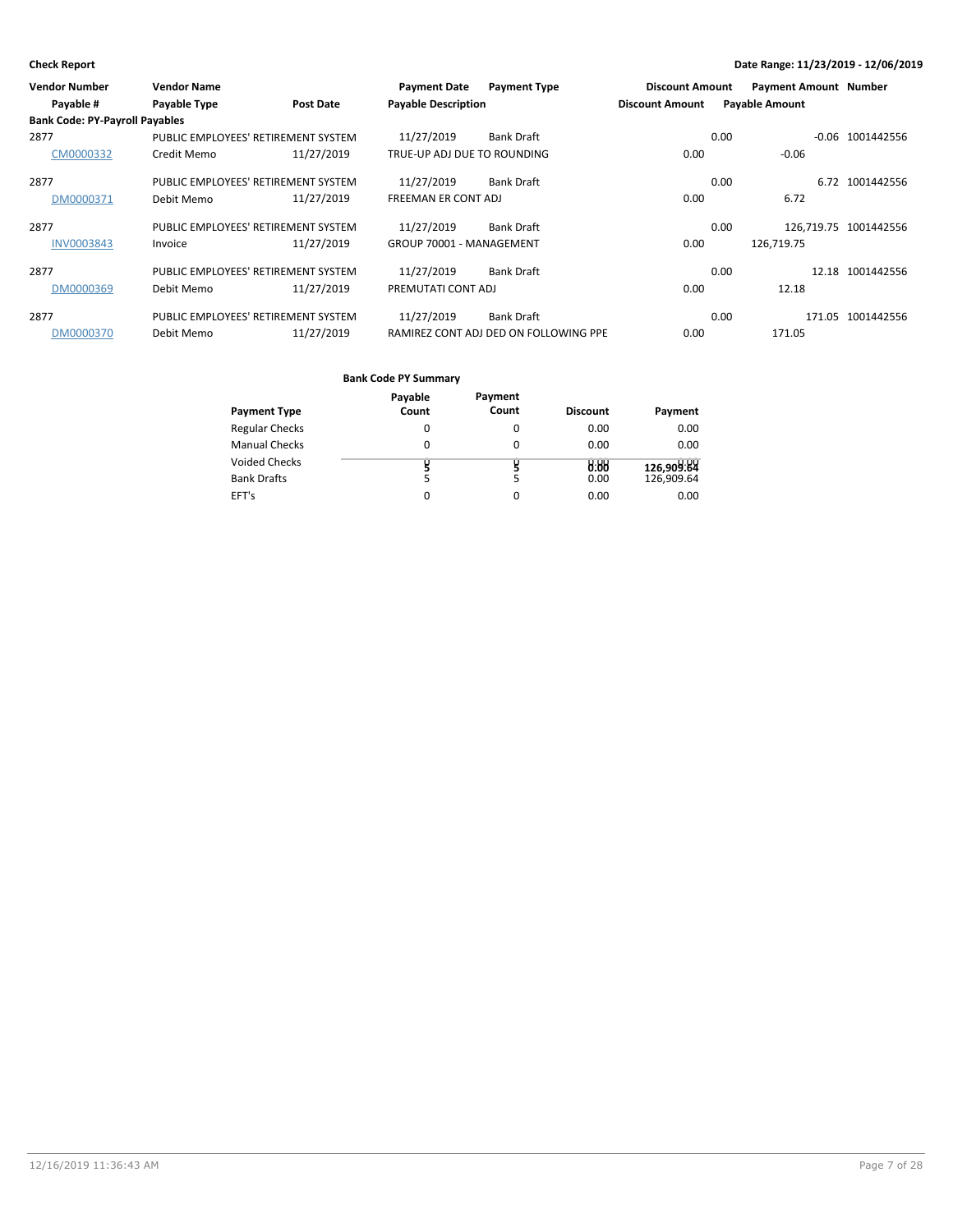| <b>Vendor Number</b><br>Payable #     | <b>Vendor Name</b><br><b>Payable Type</b> | <b>Post Date</b> | <b>Payment Date</b><br><b>Payable Description</b> | <b>Payment Type</b>                     | <b>Discount Amount</b><br><b>Discount Amount</b> | <b>Payable Amount</b> | <b>Payment Amount Number</b> |               |
|---------------------------------------|-------------------------------------------|------------------|---------------------------------------------------|-----------------------------------------|--------------------------------------------------|-----------------------|------------------------------|---------------|
| <b>Bank Code: AP-Regular Payables</b> |                                           |                  |                                                   |                                         |                                                  |                       |                              |               |
| 2910                                  | R & S ERECTION OF MONTEREY BAY, INC.      |                  | 11/27/2019                                        | Regular                                 |                                                  | 0.00                  |                              | 328.00 100268 |
| <b>COMM4851</b>                       | Invoice                                   | 11/27/2019       |                                                   | REPAIR WORK TO AUTOMATIC DOOR AT 440    | 0.00                                             |                       | 328.00                       |               |
| 2946                                  | BECK'S SHOE STORE, INC                    |                  | 11/27/2019                                        | Regular                                 |                                                  | 0.00                  |                              | 157.69 100210 |
| 1000010372                            | Invoice                                   | 11/27/2019       | <b>BILLY THOMAS</b>                               |                                         | 0.00                                             |                       | 157.69                       |               |
| 3124                                  | PAMELA J. SCHOLZ                          |                  | 11/27/2019                                        | Regular                                 |                                                  | 0.00                  |                              | 100.00 100261 |
| 11/12/19                              | Invoice                                   | 11/27/2019       |                                                   | HAPR MUSIC FOR ART RECEPTION ON 11/15   | 0.00                                             |                       | 100.00                       |               |
| 3290                                  | THE SPCA OF MONTEREY CO.                  |                  | 11/27/2019                                        | Regular                                 |                                                  | 0.00                  | 5,715.88 100280              |               |
| $10 - 19$                             | Invoice                                   | 11/27/2019       | OCT 2019 SVCS FOR POLICE DEPT                     |                                         | 0.00                                             |                       | 5,715.88                     |               |
| 3307                                  | SAME DAY SHRED                            |                  | 11/27/2019                                        | Regular                                 |                                                  | 0.00                  |                              | 32.50 100275  |
| 37966                                 | Invoice                                   | 11/27/2019       |                                                   | CITY MGR'S OFC - SECURITY CONSOLE SVCD  | 0.00                                             |                       | 32.50                        |               |
| 3319                                  | <b>STAPLES ADVANTAGE</b>                  |                  | 11/27/2019                                        | Regular                                 |                                                  | 0.00                  |                              | 258.14 100277 |
| 3429632134                            | Invoice                                   | 11/27/2019       |                                                   | ENGINEERING - (1 BOX) FOLDERS 2 DIV LGL | 0.00                                             |                       | 137.64                       |               |
| 3430371882                            | Invoice                                   | 11/27/2019       | FINANCE DEPT - MISC SUPPLIES                      |                                         | 0.00                                             |                       | 28.16                        |               |
| 3430739192                            | Invoice                                   | 11/27/2019       |                                                   | CITY HALL / PUBLIC WORKS MISC SUPPLIES  | 0.00                                             |                       | 85.52                        |               |
| 3430739194                            | Invoice                                   | 11/27/2019       |                                                   | CITY HALL - JUMBO PAPER CLIPS 1000CT    | 0.00                                             |                       | 6.82                         |               |
| 3515                                  | TRI-COUNTY FIRE PROTECTION                |                  | 11/27/2019                                        | Regular                                 |                                                  | 0.00                  |                              | 135.00 100281 |
| SY102657                              | Invoice                                   | 11/27/2019       |                                                   | PORTER YOUTH CTR - ANNUAL KIT FIRE SYST | 0.00                                             |                       | 135.00                       |               |

|                       | Payable | Payment      |                 |          |
|-----------------------|---------|--------------|-----------------|----------|
| <b>Payment Type</b>   | Count   | Count        | <b>Discount</b> | Payment  |
| <b>Regular Checks</b> | 10      |              | 0.00            | 6,727.21 |
| <b>Manual Checks</b>  | n       | <sup>n</sup> | 0.00            | 0.00     |
| <b>Voided Checks</b>  | 18      |              | 0.88            | 6,727.21 |
| <b>Bank Drafts</b>    | 0       | 0            | 0.00            | 0.00     |
| EFT's                 |         | 0            | 0.00            | 0.00     |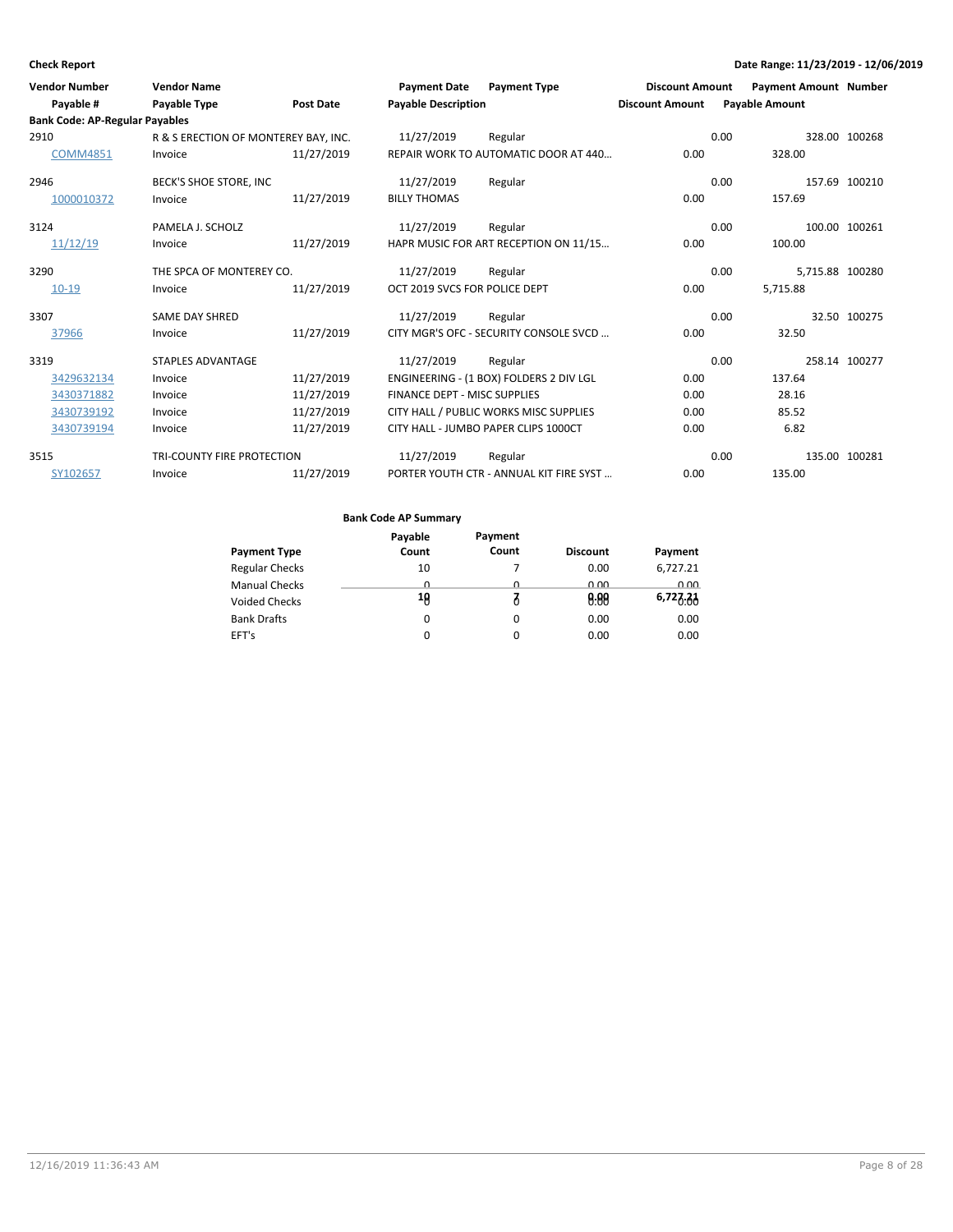| <b>Vendor Number</b>                  | <b>Vendor Name</b>               |                  | <b>Payment Date</b>           | <b>Payment Type</b> | <b>Discount Amount</b> |                       | <b>Payment Amount Number</b> |
|---------------------------------------|----------------------------------|------------------|-------------------------------|---------------------|------------------------|-----------------------|------------------------------|
| Pavable #                             | Payable Type                     | <b>Post Date</b> | <b>Payable Description</b>    |                     | <b>Discount Amount</b> | <b>Pavable Amount</b> |                              |
| <b>Bank Code: PY-Payroll Payables</b> |                                  |                  |                               |                     |                        |                       |                              |
| 3560                                  | UNITED WAY OF MONTEREY PENINSULA |                  | 11/25/2019                    | Regular             |                        | 0.00                  | 66.00 19009                  |
| <b>INV0003822</b>                     | Invoice                          | 11/07/2019       | <b>EMPLOYEE CONTRIBUTIONS</b> |                     | 0.00                   | 33.00                 |                              |
| <b>INV0003868</b>                     | Invoice                          | 11/21/2019       | <b>EMPLOYEE CONTRIBUTIONS</b> |                     | 0.00                   | 33.00                 |                              |

| Payment Type          | Payable<br>Count | Payment<br>Count | <b>Discount</b> | Payment |
|-----------------------|------------------|------------------|-----------------|---------|
| <b>Regular Checks</b> | 2                |                  | 0.00            | 66.00   |
| <b>Manual Checks</b>  | ø                | Q                | 0.00            | 60.00   |
| Voided Checks         | 0                | 0                | 0.00            | 0.00    |
| <b>Bank Drafts</b>    | 0                | 0                | 0.00            | 0.00    |
| EFT's                 | 0                | 0                | 0.00            | 0.00    |
|                       |                  |                  |                 |         |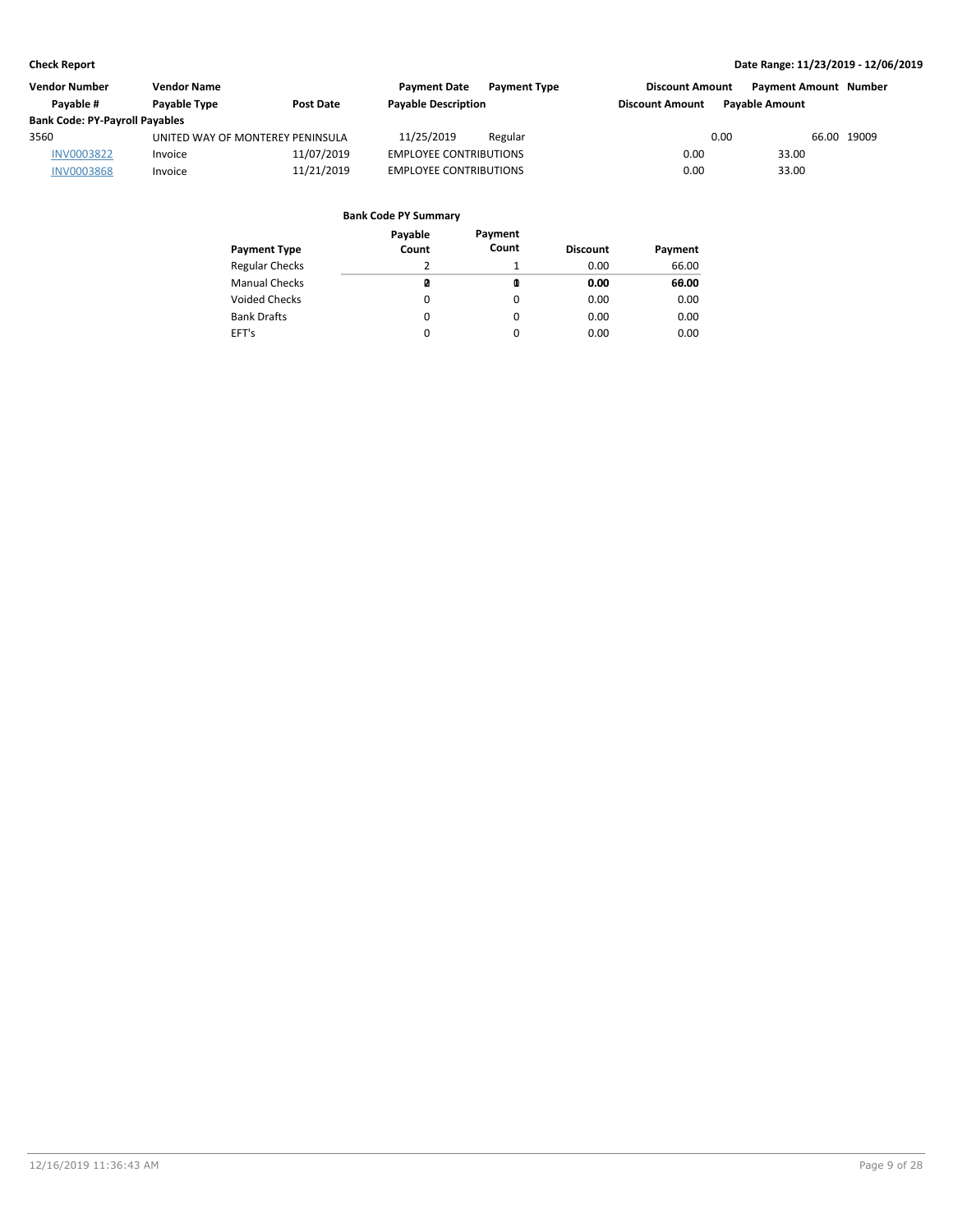| <b>Vendor Number</b><br>Payable #     | <b>Vendor Name</b><br><b>Payable Type</b> | <b>Post Date</b> | <b>Payment Date</b><br><b>Payable Description</b> | <b>Payment Type</b>                      | <b>Discount Amount</b><br><b>Discount Amount</b> | <b>Payment Amount Number</b><br><b>Payable Amount</b> |              |
|---------------------------------------|-------------------------------------------|------------------|---------------------------------------------------|------------------------------------------|--------------------------------------------------|-------------------------------------------------------|--------------|
| <b>Bank Code: AP-Regular Payables</b> |                                           |                  |                                                   |                                          |                                                  |                                                       |              |
| 3574                                  | U.S. BANK-CALCARD                         |                  | 11/27/2019                                        | Regular                                  |                                                  | 0.00<br>32,769.46 100285                              |              |
| 4246 0445 5565 0 Invoice              |                                           | 11/27/2019       | CalCard 9/23/19                                   |                                          | 0.00                                             | 32,943.68                                             |              |
| CM0000306                             | Credit Memo                               | 11/14/2019       | Sales and Use Tax CalCard 9/22/19                 |                                          | 0.00                                             | $-174.22$                                             |              |
| <b>INV0003896</b>                     | Invoice                                   | 11/27/2019       | ADDING BACK SALES TAX                             |                                          | 0.00                                             | 174.22                                                |              |
| SALES TAX 9/19                        | Credit Memo                               | 11/27/2019       | OFFSETTING SALES TAX CREDIT                       |                                          | 0.00                                             | $-174.22$                                             |              |
| 3823                                  | <b>STATE OF CALIFORNIA</b>                |                  | 11/27/2019                                        | Regular                                  |                                                  | 0.00<br>4,124.37 100278                               |              |
| 10690                                 | Invoice                                   | 11/27/2019       |                                                   | PAYMNT #15 - LOAN #023-09-ECE-ARRA       | 0.00                                             | 4,124.37                                              |              |
| 3883                                  | FELIPE DE JESUS OLVERA                    |                  | 11/27/2019                                        | Regular                                  |                                                  | 0.00<br>1,275.00 100226                               |              |
| 2393                                  | Invoice                                   | 11/27/2019       |                                                   | <b>CYPRESS TREE - LAGUNA GRANDE PARK</b> | 0.00                                             | 1,275.00                                              |              |
| 4222                                  | HARRIS & ASSOCIATES, INC.                 |                  | 11/27/2019                                        | Regular                                  |                                                  | 0.00<br>14,003.65 100230                              |              |
| 42872                                 | Invoice                                   | 11/27/2019       |                                                   | 9/29/19 - 10/26/19 - LIFT STATION UPGRDS | 0.00                                             | 7,457.40                                              |              |
| 42918                                 | Invoice                                   | 11/27/2019       | 9/29/19 - 10/26/19 - CIP MGMT SVCS                |                                          | 0.00                                             | 6,546.25                                              |              |
| 4434                                  | <b>CHICAGO TITLE COMPANY</b>              |                  | 11/25/2019                                        | Regular                                  |                                                  | 0.00<br>3,146.20 100200                               |              |
| 011-312-002                           | Invoice                                   | 11/25/2019       |                                                   | CLOSING PRICE/FEES FOR APN #011-312-002  | 0.00                                             | 3,146.20                                              |              |
| 4435                                  | <b>PARK INK</b>                           |                  | 11/27/2019                                        | Regular                                  |                                                  | 1,621.55 100262<br>0.00                               |              |
| 26331                                 | Invoice                                   | 11/27/2019       |                                                   | (1,000) SEAHORSE PENS WITH CUSTOM LO     | 0.00                                             | 1,621.55                                              |              |
| 4500                                  | <b>KENNETH H. STAHL</b>                   |                  | 11/27/2019                                        | Regular                                  |                                                  | 0.00                                                  | 75.00 100238 |
| 11/7/2019                             | Invoice                                   | 11/27/2019       |                                                   | PERFORM FOR SR CANDLELIGHT LUNCH ON      | 0.00                                             | 75.00                                                 |              |

|                       | Payable | Payment  |                 |           |
|-----------------------|---------|----------|-----------------|-----------|
| <b>Payment Type</b>   | Count   | Count    | <b>Discount</b> | Payment   |
| <b>Regular Checks</b> | łł      |          | 0.88            | 37,813.23 |
| <b>Manual Checks</b>  | 0       | 0        | 0.00            | 0.00      |
| <b>Voided Checks</b>  | 0       | $\Omega$ | 0.00            | 0.00      |
| <b>Bank Drafts</b>    | 0       | $\Omega$ | 0.00            | 0.00      |
| EFT's                 | 0       | $\Omega$ | 0.00            | 0.00      |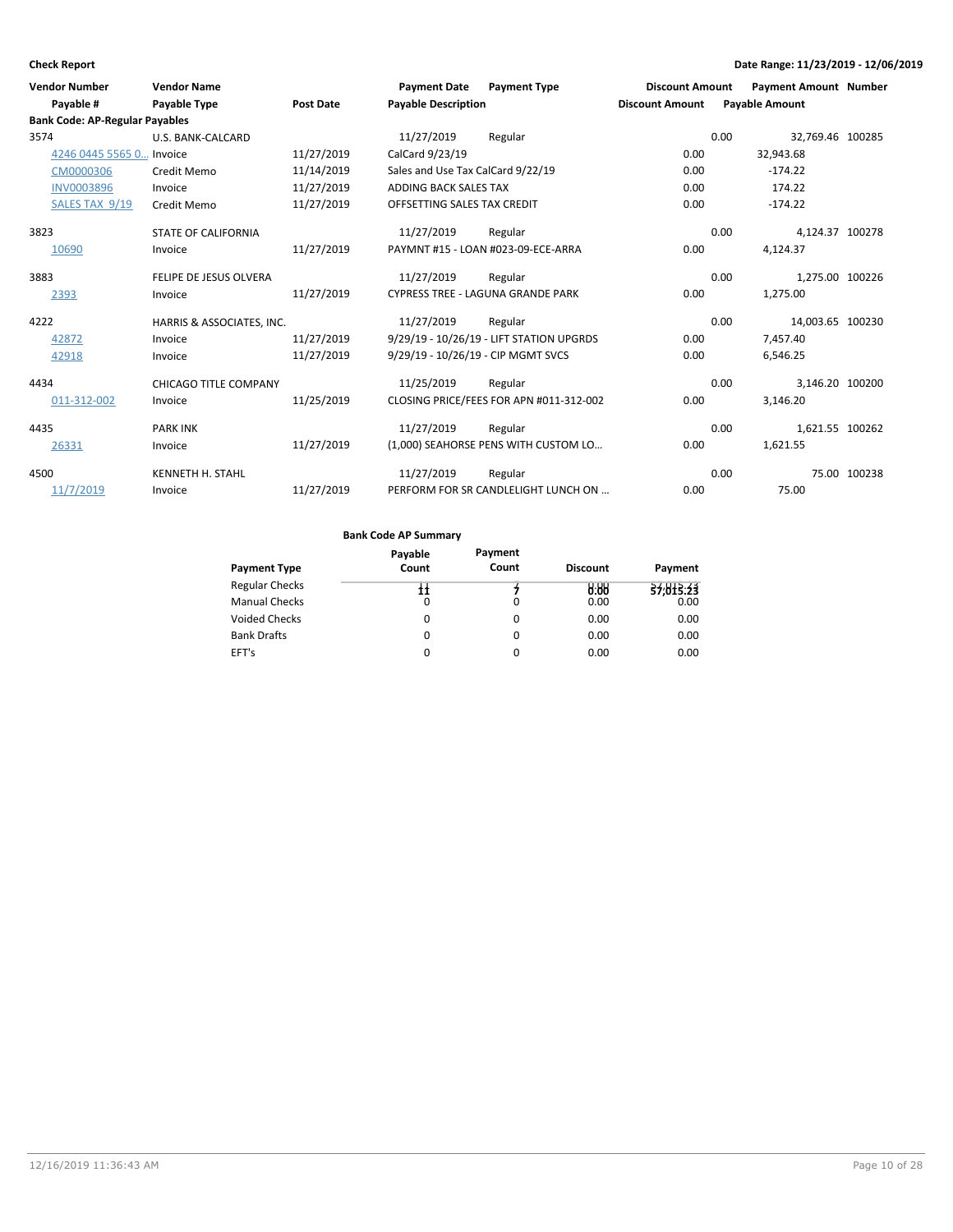| <b>Vendor Number</b>                  | <b>Vendor Name</b>             |                  | <b>Payment Date</b>        | <b>Payment Type</b> | <b>Discount Amount</b> |                       | <b>Payment Amount Number</b> |
|---------------------------------------|--------------------------------|------------------|----------------------------|---------------------|------------------------|-----------------------|------------------------------|
| Pavable #                             | Payable Type                   | <b>Post Date</b> | <b>Payable Description</b> |                     | <b>Discount Amount</b> | <b>Pavable Amount</b> |                              |
| <b>Bank Code: PY-Payroll Payables</b> |                                |                  |                            |                     |                        |                       |                              |
| 4508                                  | CALPERS LONG-TERM CARE PROGRAM |                  | 11/25/2019                 | Regular             |                        | 0.00                  | 307.30 19007                 |
| <b>INV0003820</b>                     | Invoice                        | 11/07/2019       | <b>EMPLOYEE PREMIUM</b>    |                     | 0.00                   | 153.65                |                              |
| <b>INV0003866</b>                     | Invoice                        | 11/21/2019       | <b>EMPLOYEE PREMIUM</b>    |                     | 0.00                   | 153.65                |                              |

|                       | Payable | Payment |          |         |
|-----------------------|---------|---------|----------|---------|
| <b>Payment Type</b>   | Count   | Count   | Discount | Payment |
| <b>Regular Checks</b> |         |         | 0.88     | 387.38  |
| <b>Manual Checks</b>  | 0       | 0       | 0.00     | 0.00    |
| Voided Checks         | 0       | 0       | 0.00     | 0.00    |
| <b>Bank Drafts</b>    | 0       | 0       | 0.00     | 0.00    |
| EFT's                 | 0       | 0       | 0.00     | 0.00    |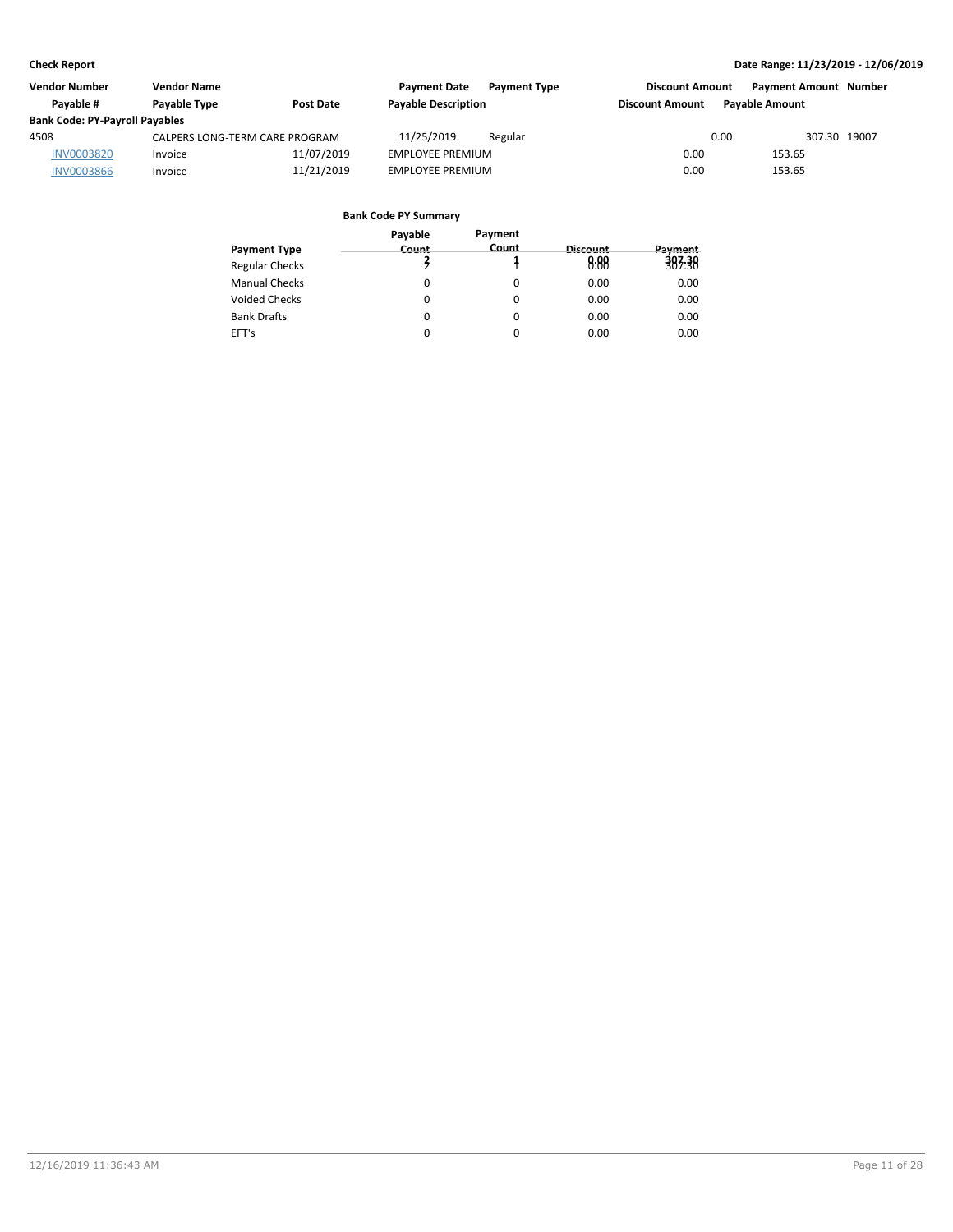| <b>Vendor Number</b>                  | <b>Vendor Name</b>               |                  | <b>Payment Type</b><br><b>Payment Date</b> | <b>Discount Amount</b> | <b>Payment Amount Number</b> |
|---------------------------------------|----------------------------------|------------------|--------------------------------------------|------------------------|------------------------------|
| Payable #                             | <b>Payable Type</b>              | <b>Post Date</b> | <b>Payable Description</b>                 | <b>Discount Amount</b> | <b>Payable Amount</b>        |
| <b>Bank Code: AP-Regular Payables</b> |                                  |                  |                                            |                        |                              |
| 4560                                  | <b>CONTE'S GENERATOR SERVICE</b> |                  | 11/27/2019<br>Regular                      | 0.00                   | 12,360.41 100218             |
| 82744                                 | Invoice                          | 11/27/2019       | AUGUST 2019 - MONTHLY SVC EMERGENCY        | 0.00                   | 1,200.00                     |
| 82848                                 | Invoice                          | 11/27/2019       | SEPT 2019 - MONTHLY SVC EMERGENCY GE       | 0.00                   | 960.00                       |
| 82905                                 | Invoice                          | 11/27/2019       | OLDEMEYER CTR - REPLACE WATER PUMP 9       | 0.00                   | 2,422.65                     |
| 82910                                 | Invoice                          | 11/27/2019       | BLDG 4463 - REPLACE OIL COOLER SEAL/OIL    | 0.00                   | 1,041.71                     |
| 82911                                 | Invoice                          | 11/27/2019       | OLDEMEYER CTR - INSTALL./TEST WATER P      | 0.00                   | 336.00                       |
| 82961                                 | Invoice                          | 11/27/2019       | PRESIDIO POLICE DEPT - ANNUAL SVC EMR      | 0.00                   | 950.00                       |
| 82995                                 | Invoice                          | 11/27/2019       | OCT 2019 - MONTHLY SVC EMERGENCY GEN       | 0.00                   | 960.00                       |
| 83036                                 | Invoice                          | 11/27/2019       | BLDG 4463 - ANNUAL SVC EMERGNCY GENE       | 0.00                   | 950.00                       |
| 83037                                 | Invoice                          | 11/27/2019       | FT ORD FIRE DEPT - ANNUAL SVC EMERGNCY     | 0.00                   | 850.00                       |
| 83040                                 | Invoice                          | 11/27/2019       | BROADWAY FIRE STATION - ANNUAL SVC E       | 0.00                   | 1,240.05                     |
| 83043                                 | Invoice                          | 11/27/2019       | BLDG 4250 - ANNUAL SVC EMERGENCY GEN       | 0.00                   | 1,450.00                     |
| 4970                                  | <b>WHITSON ENGINEERS</b>         |                  | 11/27/2019<br>Regular                      | 0.00                   | 13,379.00 100293             |
| 0022744                               | Invoice                          | 11/27/2019       | JULY 2019 - ELLIS PARK SVCS                | 0.00                   | 4,224.00                     |
| 0022890                               | Invoice                          | 11/27/2019       | AUGUST 2019 ELLIS PARK SVCS                | 0.00                   | 9,155.00                     |

|                       | Payable      | Payment  |          |            |
|-----------------------|--------------|----------|----------|------------|
| <b>Payment Type</b>   | <b>Count</b> | Count    | Discolon | 25a7/39e41 |
| <b>Regular Checks</b> | 13           |          | 0.00     | 25,739.41  |
| <b>Manual Checks</b>  | 0            | 0        | 0.00     | 0.00       |
| <b>Voided Checks</b>  | 0            | 0        | 0.00     | 0.00       |
| <b>Bank Drafts</b>    | 0            | $\Omega$ | 0.00     | 0.00       |
| EFT's                 | 0            | 0        | 0.00     | 0.00       |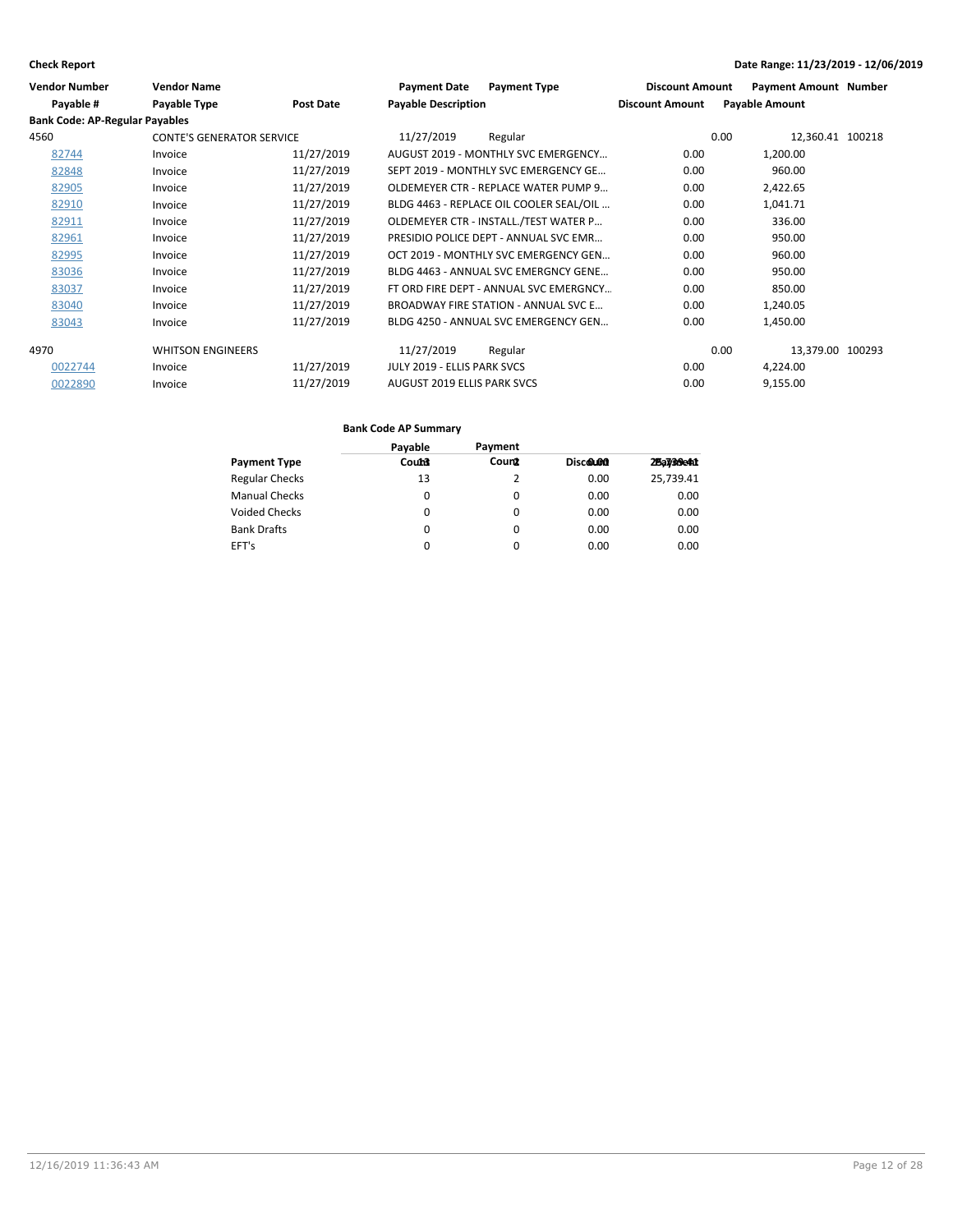| <b>Vendor Number</b>                  | <b>Vendor Name</b>         |            | <b>Payment Date</b>        | <b>Payment Type</b> | <b>Discount Amount</b> |      | <b>Payment Amount Number</b> |                         |
|---------------------------------------|----------------------------|------------|----------------------------|---------------------|------------------------|------|------------------------------|-------------------------|
| Payable #                             | Payable Type               | Post Date  | <b>Payable Description</b> |                     | <b>Discount Amount</b> |      | <b>Payable Amount</b>        |                         |
| <b>Bank Code: PY-Payroll Payables</b> |                            |            |                            |                     |                        |      |                              |                         |
| 5103                                  | CALIF LAW ENFRCMNT ASSOC   |            | 11/25/2019                 | Regular             |                        | 0.00 | 622.50 19006                 |                         |
| <b>INV0003838</b>                     | Invoice                    | 11/07/2019 | POLICE DISABILITY          |                     | 0.00                   |      | 31.11                        |                         |
| INV0003839                            | Invoice                    | 11/07/2019 | POLICE DISABILITY          |                     | 0.00                   |      | 279.99                       |                         |
| <b>INV0003881</b>                     | Invoice                    | 11/21/2019 | POLICE DISABILITY          |                     | 0.00                   |      | 31.14                        |                         |
| <b>INV0003882</b>                     | Invoice                    | 11/21/2019 | POLICE DISABILITY          |                     | 0.00                   |      | 280.26                       |                         |
| 5144                                  | <b>STATE OF CALIFORNIA</b> |            | 12/06/2019                 | <b>Bank Draft</b>   |                        | 0.00 |                              | 27,624.15 0-707-267-520 |
| <b>INV0003930</b>                     | Invoice                    | 12/05/2019 | <b>SIT PAYABLE</b>         |                     | 0.00                   |      | 27,624.15                    |                         |
| 5264                                  | RABOBANK, N.A.             |            | 12/06/2019                 | <b>Bank Draft</b>   |                        | 0.00 |                              | 71,933.80 2709740254638 |
| <b>INV0003931</b>                     | Invoice                    | 12/05/2019 | FIT PAYABLE                |                     | 0.00                   |      | 71,933.80                    |                         |
| 5264                                  | RABOBANK, N.A.             |            | 12/06/2019                 | <b>Bank Draft</b>   |                        | 0.00 |                              | 19,188.73 2709740254638 |
| <b>INV0003932</b>                     | Invoice                    | 12/05/2019 | <b>MEDICARE PAYABLE</b>    |                     | 0.00                   |      | 19.188.73                    |                         |

| <b>Payment Type</b>   | Payable<br>Count | Payment<br>Count | 0.00<br><b>Discount</b> | 119,369.18<br>Payment |
|-----------------------|------------------|------------------|-------------------------|-----------------------|
| <b>Regular Checks</b> | 4                |                  | 0.00                    | 622.50                |
| <b>Manual Checks</b>  | 0                | 0                | 0.00                    | 0.00                  |
| Voided Checks         | 0                | 0                | 0.00                    | 0.00                  |
| <b>Bank Drafts</b>    | 3                | 3                | 0.00                    | 118,746.68            |
| EFT's                 | 0                | $\Omega$         | 0.00                    | 0.00                  |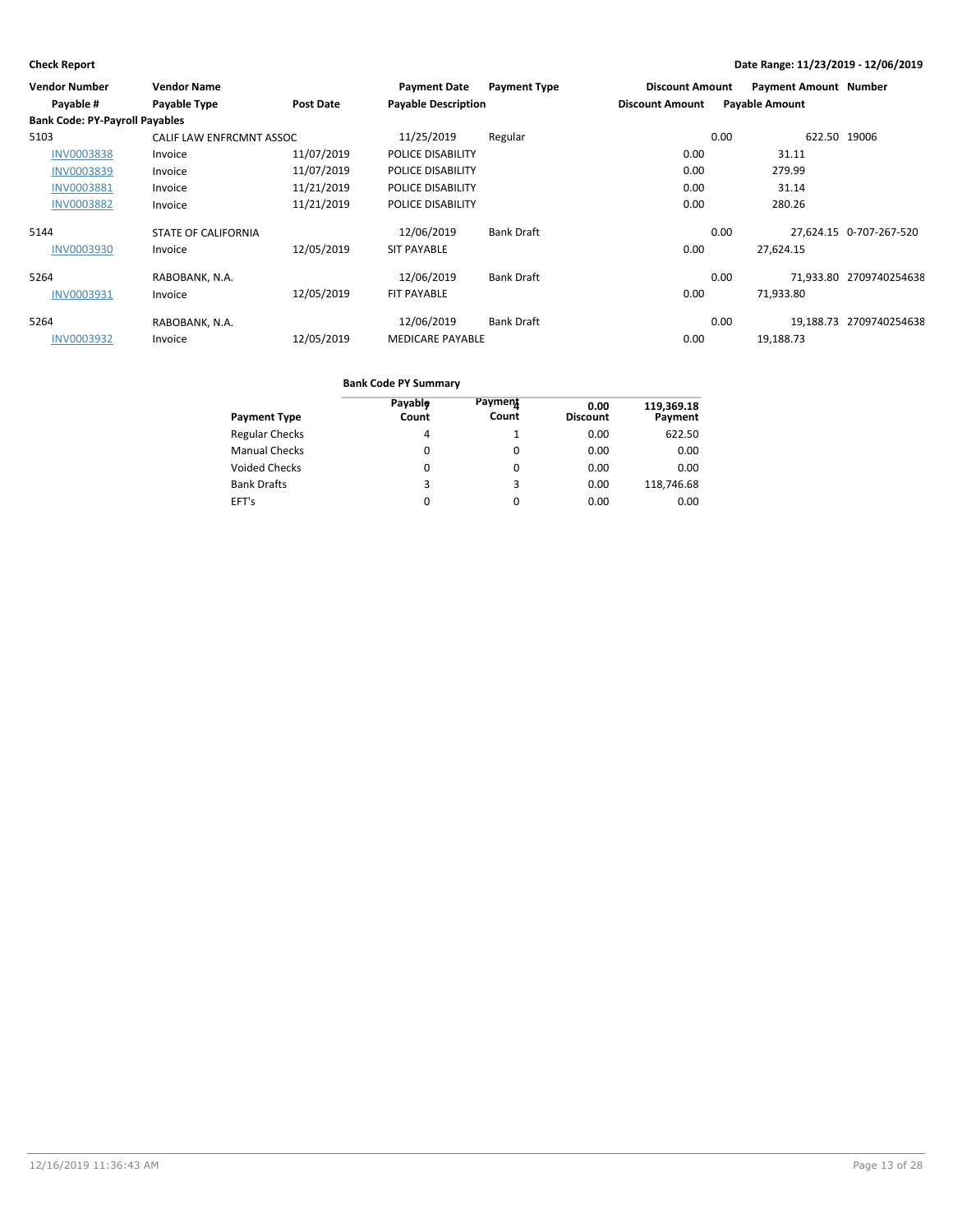| <b>Vendor Number</b>                  | <b>Vendor Name</b>  |                  | <b>Payment Date</b>            | <b>Payment Type</b> | <b>Discount Amount</b> | <b>Payment Amount Number</b> |               |
|---------------------------------------|---------------------|------------------|--------------------------------|---------------------|------------------------|------------------------------|---------------|
| Pavable #                             | Payable Type        | <b>Post Date</b> | <b>Payable Description</b>     |                     | <b>Discount Amount</b> | <b>Pavable Amount</b>        |               |
| <b>Bank Code: AP-Regular Payables</b> |                     |                  |                                |                     |                        |                              |               |
| 5417                                  | <b>RENTAL DEPOT</b> |                  | 11/27/2019                     | Regular             |                        | 0.00                         | 232.54 100271 |
| w2216-1                               | Invoice             | 11/27/2019       | MULTIQUIP JUMPING JACK SERVICE |                     | 0.00                   | 232.54                       |               |

|                       | <b>Bank Code AP Summary</b> |          |                 |         |
|-----------------------|-----------------------------|----------|-----------------|---------|
|                       | Payable                     | Payment  | 0.00            | 232.54  |
| <b>Payment Type</b>   | Count                       | Count    | <b>Discount</b> | Payment |
| <b>Regular Checks</b> |                             |          | 0.00            | 232.54  |
| <b>Manual Checks</b>  | $\Omega$                    | $\Omega$ | 0.00            | 0.00    |
| <b>Voided Checks</b>  | 0                           | $\Omega$ | 0.00            | 0.00    |
| <b>Bank Drafts</b>    | 0                           | $\Omega$ | 0.00            | 0.00    |
| EFT's                 | 0                           | $\Omega$ | 0.00            | 0.00    |
|                       |                             |          |                 |         |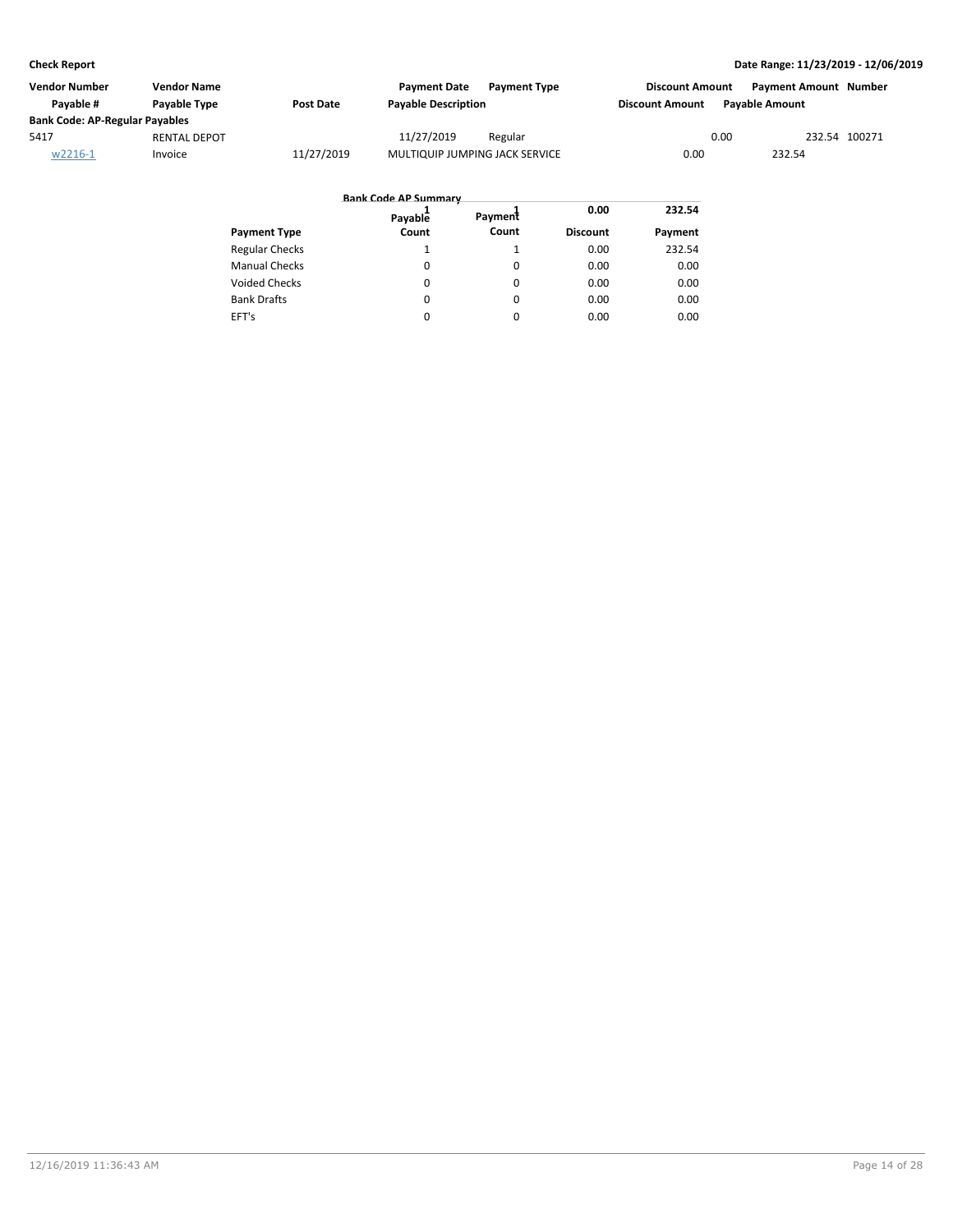| <b>Vendor Number</b>                  | <b>Vendor Name</b>               |                  | <b>Payment Date</b>        | <b>Payment Type</b> | <b>Discount Amount</b> | <b>Payment Amount Number</b> |                        |
|---------------------------------------|----------------------------------|------------------|----------------------------|---------------------|------------------------|------------------------------|------------------------|
| Payable #                             | Payable Type                     | <b>Post Date</b> | <b>Payable Description</b> |                     | <b>Discount Amount</b> | <b>Payable Amount</b>        |                        |
| <b>Bank Code: PY-Payroll Payables</b> |                                  |                  |                            |                     |                        |                              |                        |
| 5462                                  | <b>LABORERS NATIONAL PENSION</b> |                  | 11/25/2019                 | Regular             |                        | 0.00<br>8.352.00 19008       |                        |
| <b>INV0003840</b>                     | Invoice                          | 11/07/2019       | LIUNA PENSION              |                     | 0.00                   | 4.032.00                     |                        |
| INV0003841                            | Invoice                          | 11/07/2019       | LIUNA PENSION POST 7/11    |                     | 0.00                   | 288.00                       |                        |
| <b>INV0003883</b>                     | Invoice                          | 11/21/2019       | LIUNA PENSION              |                     | 0.00                   | 3.744.00                     |                        |
| <b>INV0003884</b>                     | Invoice                          | 11/21/2019       | LIUNA PENSION POST 7/11    |                     | 0.00                   | 288.00                       |                        |
| 5476                                  | GUARDIAN                         |                  | 11/28/2019                 | <b>Bank Draft</b>   |                        | 0.00                         | 2.931.60 1574897454011 |
| <b>INV0003937</b>                     | Invoice                          | 11/28/2019       | DECEMBER 2019 ADMIN FEES   |                     | 0.00                   | 2,931.60                     |                        |
|                                       |                                  |                  |                            |                     |                        |                              |                        |

|                       | <b>Bank Code PY Sulmmary</b> | 2       | 0.00            | 11,283.60 |
|-----------------------|------------------------------|---------|-----------------|-----------|
|                       | Payable                      | Payment |                 |           |
| Payment Type          | Count                        | Count   | <b>Discount</b> | Payment   |
| <b>Regular Checks</b> | 4                            | 1       | 0.00            | 8.352.00  |
| <b>Manual Checks</b>  | 0                            | 0       | 0.00            | 0.00      |
| <b>Voided Checks</b>  | 0                            | 0       | 0.00            | 0.00      |
| <b>Bank Drafts</b>    | 1                            | 1       | 0.00            | 2.931.60  |
| EFT's                 | 0                            | 0       | 0.00            | 0.00      |
|                       |                              |         |                 |           |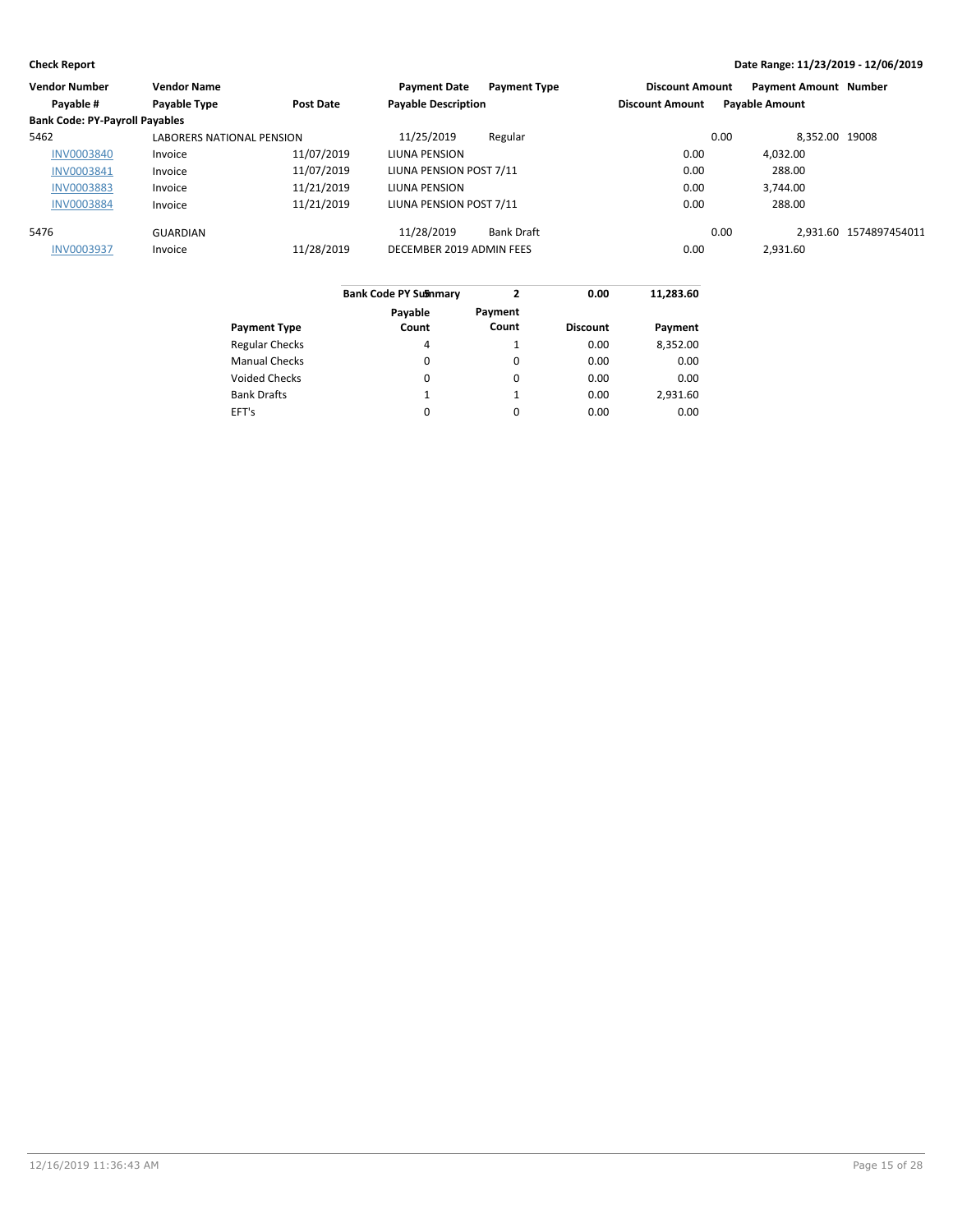EFT's

### **Check Report Date Range: 11/23/2019 - 12/06/2019**

| <b>Vendor Number</b>                  | <b>Vendor Name</b>              |                       | <b>Payment Date</b>                  | <b>Payment Type</b> |                 | <b>Discount Amount</b> |        | <b>Payment Amount Number</b> |               |
|---------------------------------------|---------------------------------|-----------------------|--------------------------------------|---------------------|-----------------|------------------------|--------|------------------------------|---------------|
| Payable #                             | Payable Type                    | <b>Post Date</b>      | <b>Payable Description</b>           |                     |                 | <b>Discount Amount</b> |        | <b>Payable Amount</b>        |               |
| <b>Bank Code: AP-Regular Payables</b> |                                 |                       |                                      |                     |                 |                        |        |                              |               |
| 5523                                  | ADVANCE WATER ENGINEERING, INC. |                       | 11/27/2019                           | Regular             |                 |                        | 0.00   |                              | 266.25 100203 |
| 14010                                 | Invoice                         | 11/27/2019            | NOV 2019 - FT ORD WATER CHEM TREATME |                     | 0.00            |                        | 266.25 |                              |               |
|                                       |                                 |                       | <b>Bank Code AP Summary</b>          | 1                   | 0.00            | 266.25                 |        |                              |               |
|                                       |                                 |                       | Payable                              | Payment             |                 |                        |        |                              |               |
|                                       |                                 | <b>Payment Type</b>   | Count                                | Count               | <b>Discount</b> | Payment                |        |                              |               |
|                                       |                                 | <b>Regular Checks</b> |                                      |                     | 0.00            | 266.25                 |        |                              |               |
|                                       |                                 | <b>Manual Checks</b>  | 0                                    | 0                   | 0.00            | 0.00                   |        |                              |               |
|                                       |                                 | <b>Voided Checks</b>  | 0                                    | 0                   | 0.00            | 0.00                   |        |                              |               |
|                                       |                                 | <b>Bank Drafts</b>    | 0                                    | 0                   | 0.00            | 0.00                   |        |                              |               |

0

0

0.00

0.00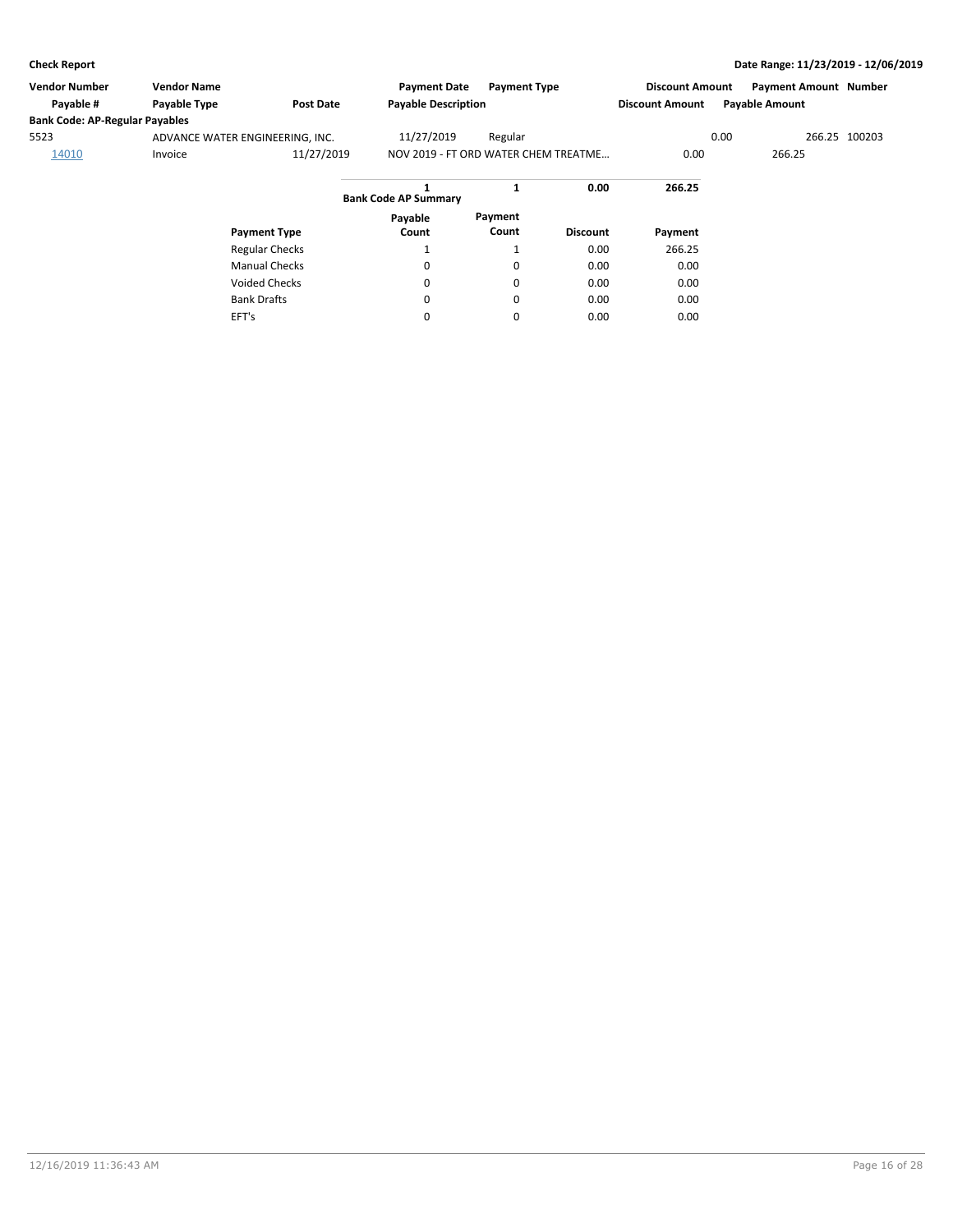| Vendor Number<br>Payable #            | <b>Vendor Name</b><br>Payable Type | Post Date             | <b>Payment Date</b><br><b>Payable Description</b> | <b>Payment Type</b> |                 | <b>Discount Amount</b><br><b>Discount Amount</b> |      | <b>Payment Amount Number</b><br><b>Payable Amount</b> |               |
|---------------------------------------|------------------------------------|-----------------------|---------------------------------------------------|---------------------|-----------------|--------------------------------------------------|------|-------------------------------------------------------|---------------|
| <b>Bank Code: PY-Payroll Payables</b> |                                    |                       |                                                   |                     |                 |                                                  |      |                                                       |               |
| 5539                                  | AFLAC                              |                       | 12/02/2019                                        | <b>Bank Draft</b>   |                 |                                                  | 0.00 |                                                       | 205.98 339418 |
| INV0003831                            | Invoice                            | 11/07/2019            | AFLAC AFTER-TAX PRODUCT                           |                     |                 | 0.00                                             |      | 205.98                                                |               |
| 5539                                  | <b>AFLAC</b>                       |                       | 12/02/2019                                        | <b>Bank Draft</b>   |                 |                                                  | 0.00 |                                                       | 205.95 339418 |
| <b>INV0003874</b>                     | Invoice                            | 11/21/2019            | AFLAC AFTER-TAX PRODUCT                           |                     |                 | 0.00                                             |      | 205.95                                                |               |
| 5539                                  | AFLAC                              |                       | 12/02/2019                                        | <b>Bank Draft</b>   |                 |                                                  | 0.00 |                                                       | 121.35 339418 |
| <b>INV0003873</b>                     | Invoice                            | 11/21/2019            | AFLAC PRE-TAX PRODUCT                             |                     |                 | 0.00                                             |      | 121.35                                                |               |
| 5539                                  | AFLAC                              |                       | 12/02/2019                                        | <b>Bank Draft</b>   |                 |                                                  | 0.00 |                                                       | 121.37 339418 |
| <b>INV0003830</b>                     | Invoice                            | 11/07/2019            | AFLAC PRE-TAX PRODUCT                             |                     |                 | 0.00                                             |      | 121.37                                                |               |
|                                       |                                    |                       | 4                                                 | 4                   | 0.00            | 654.65                                           |      |                                                       |               |
|                                       |                                    |                       | <b>Bank Code PY Summary</b>                       |                     |                 |                                                  |      |                                                       |               |
|                                       |                                    |                       | Payable                                           | Payment             |                 |                                                  |      |                                                       |               |
|                                       |                                    | <b>Payment Type</b>   | Count                                             | Count               | <b>Discount</b> | Payment                                          |      |                                                       |               |
|                                       |                                    | <b>Regular Checks</b> | 0                                                 | 0                   | 0.00            | 0.00                                             |      |                                                       |               |
|                                       |                                    | <b>Manual Checks</b>  | 0                                                 | 0                   | 0.00            | 0.00                                             |      |                                                       |               |

0 4 0  $\pmb{0}$ 4 0 0.00 0.00 0.00

0.00 654.65 0.00

Voided Checks

Bank Drafts EFT's

12/16/2019 11:36:43 AM Page 17 of 28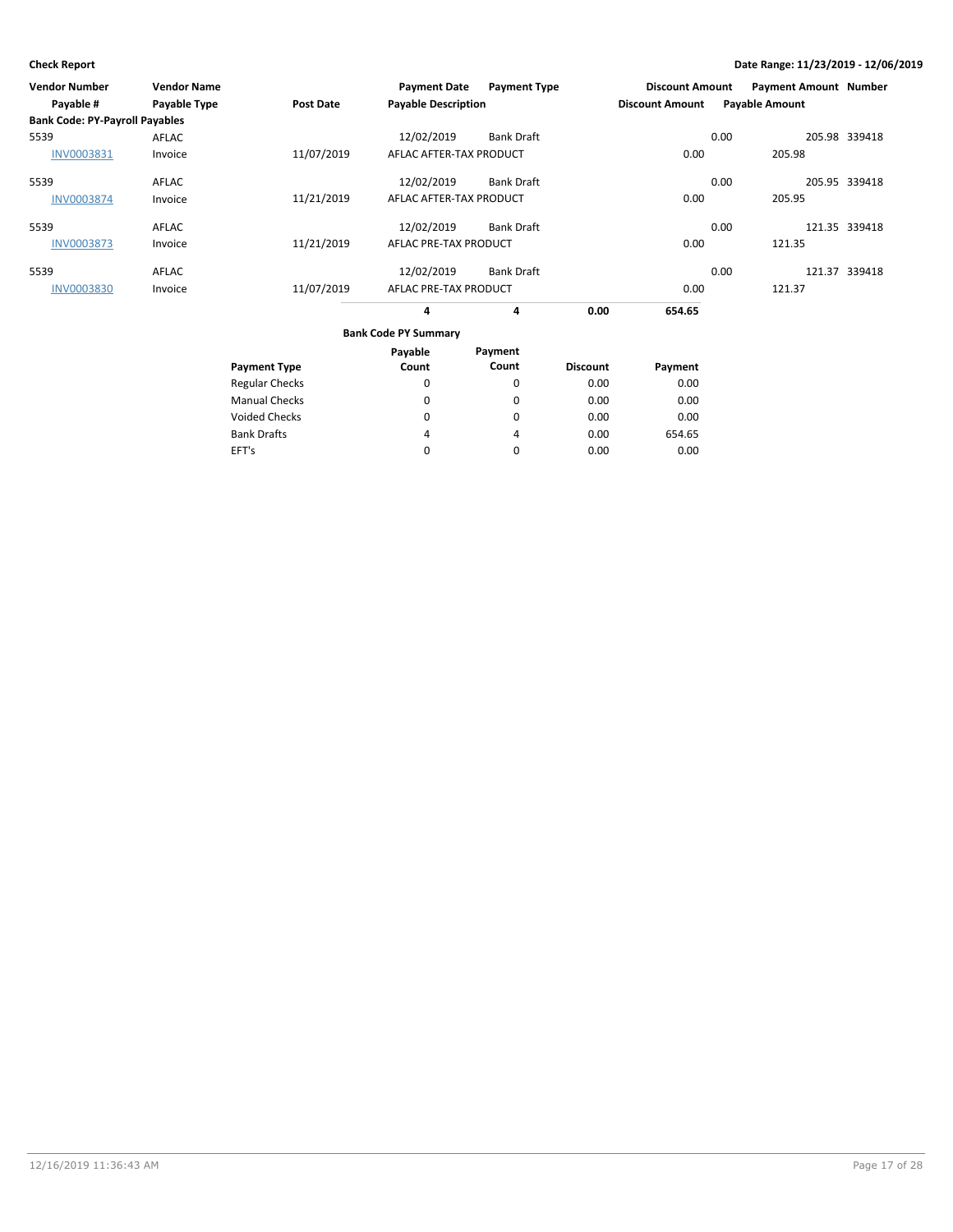| <b>Vendor Number</b>                  | <b>Vendor Name</b>         |                  | <b>Payment Date</b>               | <b>Payment Type</b>                       | <b>Discount Amount</b> | <b>Payment Amount Number</b> |               |
|---------------------------------------|----------------------------|------------------|-----------------------------------|-------------------------------------------|------------------------|------------------------------|---------------|
| Payable #                             | Payable Type               | <b>Post Date</b> | <b>Payable Description</b>        |                                           | <b>Discount Amount</b> | <b>Payable Amount</b>        |               |
| <b>Bank Code: AP-Regular Payables</b> |                            |                  |                                   |                                           |                        |                              |               |
| 5753                                  | <b>HEIHACHIRO TAKARABE</b> |                  | 11/27/2019                        | Regular                                   |                        | 0.00                         | 223.94 100232 |
| <b>NOV 2019</b>                       | Invoice                    | 11/27/2019       |                                   | NOV 2019 - INSTRUCTOR PAY (TAI CHI)       | 0.00                   | 223.94                       |               |
| 5776                                  | <b>ALENA WAGREICH</b>      |                  | 11/27/2019                        | Regular                                   |                        | 0.00                         | 389.48 100204 |
| <b>NOV 2019</b>                       | Invoice                    | 11/27/2019       |                                   | NOV 2019 - INSTRUCTOR PAY (DANCE CLASS)   | 0.00                   | 389.48                       |               |
| 5820                                  | <b>ZARCOS TREE SERVICE</b> |                  | 11/27/2019                        | Regular                                   |                        | 7.350.00 100294<br>0.00      |               |
| 3842                                  | Invoice                    | 11/27/2019       |                                   | TRIM 12 OLIVE TREES - FRONT & RIGHT OF C  | 0.00                   | 3,450.00                     |               |
| 3843                                  | Invoice                    | 11/27/2019       |                                   | TRIM 12 OLIVE TREES - BEHIND & LEFT OF CI | 0.00                   | 3,900.00                     |               |
| 5969                                  | <b>FASTENAL COMPANY</b>    |                  | 11/27/2019                        | Regular                                   |                        | 0.00                         | 59.37 100224  |
| <b>CASEA96703</b>                     | Invoice                    | 11/27/2019       | AA /AAA /9V BATTERIES - FIRE DEPT |                                           | 0.00                   | 59.37                        |               |
|                                       |                            |                  |                                   | 0.00<br>4                                 | 8,022.79               |                              |               |

|                       | Payable  | Payment  |                 |          |
|-----------------------|----------|----------|-----------------|----------|
| <b>Payment Type</b>   | Count    | Count    | <b>Discount</b> | Payment  |
| <b>Regular Checks</b> | 5        | 4        | 0.00            | 8,022.79 |
| <b>Manual Checks</b>  | 0        | $\Omega$ | 0.00            | 0.00     |
| <b>Voided Checks</b>  | 0        | $\Omega$ | 0.00            | 0.00     |
| <b>Bank Drafts</b>    | 0        | $\Omega$ | 0.00            | 0.00     |
| EFT's                 | $\Omega$ | $\Omega$ | 0.00            | 0.00     |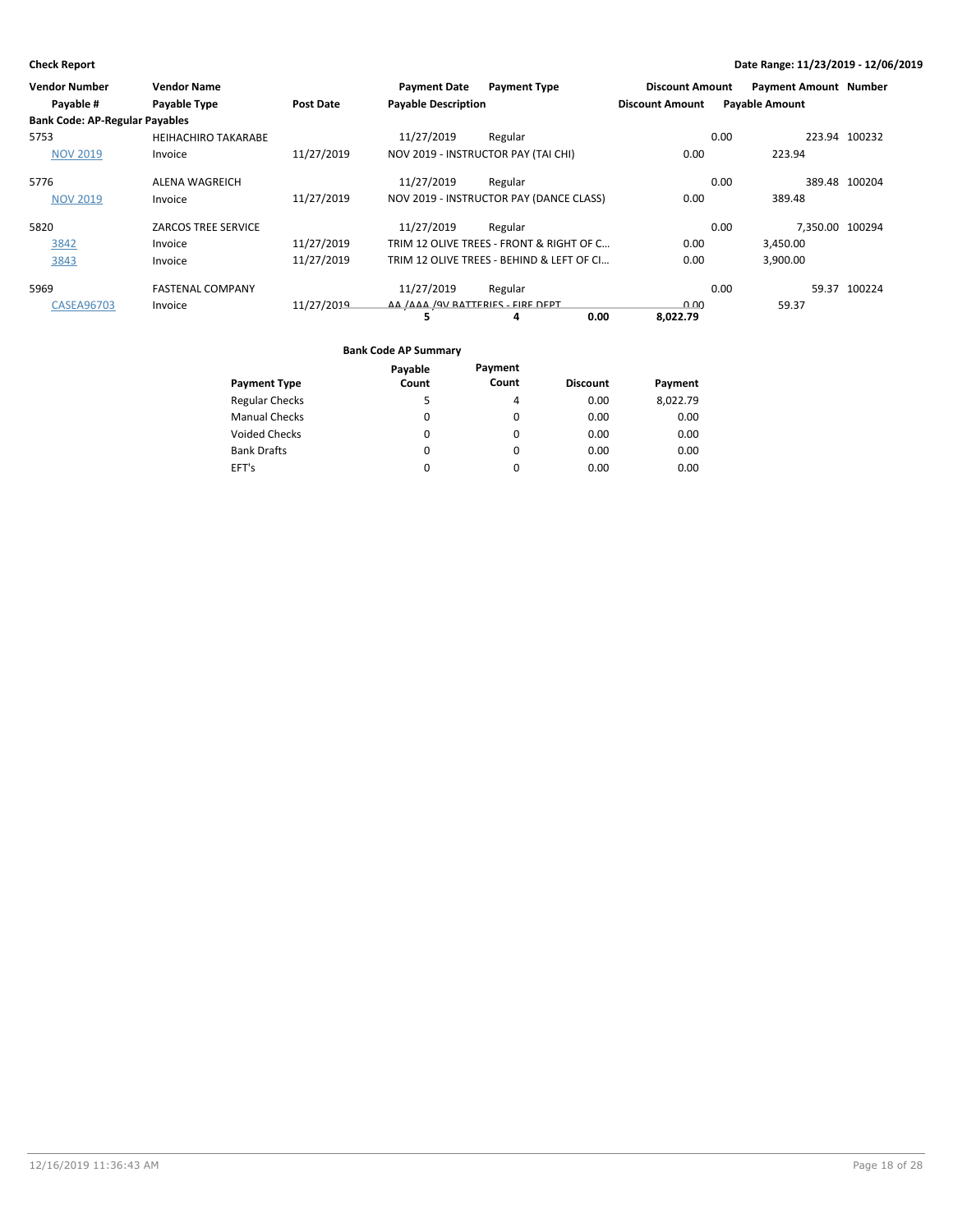| <b>Vendor Number</b>                  | <b>Vendor Name</b>       |            | <b>Payment Date</b>          | <b>Payment Type</b>                      | <b>Discount Amount</b> |      | <b>Payment Amount Number</b> |                   |
|---------------------------------------|--------------------------|------------|------------------------------|------------------------------------------|------------------------|------|------------------------------|-------------------|
| Payable #                             | Payable Type             | Post Date  | <b>Payable Description</b>   |                                          | <b>Discount Amount</b> |      | <b>Payable Amount</b>        |                   |
| <b>Bank Code: PY-Payroll Payables</b> |                          |            |                              |                                          |                        |      |                              |                   |
| 6105                                  | VISION SERVICE PLAN-(CA) |            | 12/02/2019                   | <b>Bank Draft</b>                        |                        | 0.00 |                              | 924.19 9548786616 |
| <b>INV0003683</b>                     | Invoice                  | 10/31/2019 | VISION - E+1                 |                                          | 0.00                   |      | 924.19                       |                   |
| 6105                                  | VISION SERVICE PLAN-(CA) |            | 12/02/2019                   | <b>Bank Draft</b>                        |                        | 0.00 |                              | 357.65 9548786616 |
| DM0000338                             | Debit Memo               | 10/31/2019 | RETIREE BILLING OCTOBER 2019 |                                          | 0.00                   |      | 357.65                       |                   |
| 6105                                  | VISION SERVICE PLAN-(CA) |            | 12/02/2019                   | <b>Bank Draft</b>                        |                        | 0.00 |                              | 0.41 9548786616   |
| DM0000336                             | Debit Memo               | 10/31/2019 | SINGLE PLAN TRUE-UP          |                                          | 0.00                   |      | 0.41                         |                   |
| 6105                                  | VISION SERVICE PLAN-(CA) |            | 12/02/2019                   | <b>Bank Draft</b>                        |                        | 0.00 |                              | 32.19 9548786616  |
| DM0000337                             | Debit Memo               | 10/31/2019 |                              | OCT ADJ: SEE SPREADSHEET FOR DETAILS     | 0.00                   |      | 32.19                        |                   |
| 6105                                  | VISION SERVICE PLAN-(CA) |            | 12/02/2019                   | <b>Bank Draft</b>                        |                        | 0.00 |                              | 935.70 9548786616 |
| INV0003729                            | Invoice                  | 10/31/2019 | VISION - E+1                 |                                          | 0.00                   |      | 935.70                       |                   |
| 6105                                  | VISION SERVICE PLAN-(CA) |            | 12/02/2019                   | <b>Bank Draft</b>                        |                        | 0.00 |                              | 0.41 9549754490   |
| DM0000354                             | Debit Memo               | 12/02/2019 | SINGLE PLAN TRUE-UP          |                                          | 0.00                   |      | 0.41                         |                   |
| 6105                                  | VISION SERVICE PLAN-(CA) |            | 12/02/2019                   | <b>Bank Draft</b>                        |                        | 0.00 |                              | 931.73 9549754490 |
| <b>INV0003807</b>                     | Invoice                  | 12/02/2019 | $VISION - E + 1$             |                                          | 0.00                   |      | 931.73                       |                   |
| 6105                                  | VISION SERVICE PLAN-(CA) |            | 12/02/2019                   | <b>Bank Draft</b>                        |                        | 0.00 |                              | 346.13 9549754490 |
| DM0000355                             | Debit Memo               | 12/02/2019 | <b>RETIREES NOVEMBER ADJ</b> |                                          | 0.00                   |      | 346.13                       |                   |
| 6105                                  | VISION SERVICE PLAN-(CA) |            | 12/02/2019                   | <b>Bank Draft</b>                        |                        | 0.00 |                              | 939.68 9549754490 |
| <b>INV0003766</b>                     | Invoice                  | 12/02/2019 | VISION - E+1                 |                                          | 0.00                   |      | 939.68                       |                   |
| 6105                                  | VISION SERVICE PLAN-(CA) |            | 12/02/2019                   | <b>Bank Draft</b>                        |                        | 0.00 |                              | -1.18 9549754490  |
| CM0000327                             | Credit Memo              | 12/02/2019 |                              | NOV ADD: SEE SPREADSHEDT FOR DETAILS0.00 | 4.4660900              |      | $-1.18$                      |                   |

| <b>Payment Type</b>   | Payable<br>Count | Payment<br>Count | <b>Discount</b> | Payment  |
|-----------------------|------------------|------------------|-----------------|----------|
| <b>Regular Checks</b> | 0                | $\Omega$         | 0.00            | 0.00     |
| <b>Manual Checks</b>  | 0                | $\Omega$         | 0.00            | 0.00     |
| <b>Voided Checks</b>  | 0                | 0                | 0.00            | 0.00     |
| <b>Bank Drafts</b>    | 10               | 10               | 0.00            | 4.466.91 |
| EFT's                 | 0                | $\Omega$         | 0.00            | 0.00     |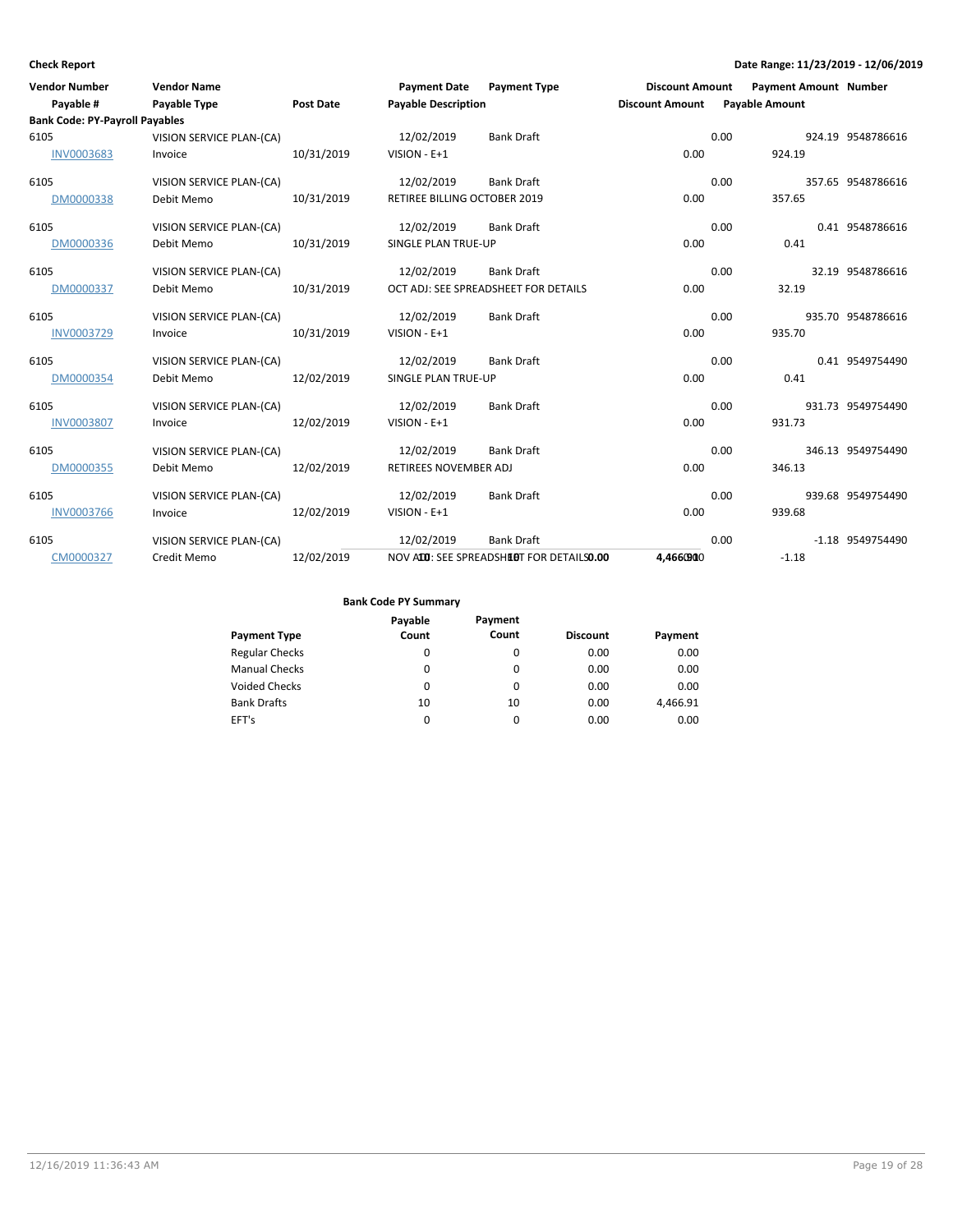| <b>Vendor Number</b>                  | <b>Vendor Name</b>                 |            | <b>Payment Date</b>        | <b>Payment Type</b>                     | <b>Discount Amount</b> | <b>Payment Amount Number</b> |               |
|---------------------------------------|------------------------------------|------------|----------------------------|-----------------------------------------|------------------------|------------------------------|---------------|
| Payable #                             | <b>Payable Type</b>                | Post Date  | <b>Payable Description</b> |                                         | <b>Discount Amount</b> | <b>Payable Amount</b>        |               |
| <b>Bank Code: AP-Regular Payables</b> |                                    |            |                            |                                         |                        |                              |               |
| 6114                                  | R.D. OFFUTT COMPANY                |            | 11/27/2019                 | Regular                                 |                        | 0.00                         | 192.96 100269 |
| P24919                                | Invoice                            | 11/27/2019 | (6) BALL JOINT             |                                         | 0.00                   | 192.96                       |               |
| 6193                                  | <b>PURCHASE POWER</b>              |            | 11/27/2019                 | Regular                                 |                        | 1.000.00 100267<br>0.00      |               |
| 34599076 10/19                        | Invoice                            | 11/27/2019 |                            | ACCT #8000-9000-1135-1503; 10/16/19 ME  | 0.00                   | 1.000.00                     |               |
| 6197                                  | <b>U.S. BANK EQUIPMENT FINANCE</b> |            | 11/27/2019                 | Regular                                 |                        | 0.00                         | 197.31 100283 |
| 399812759                             | Invoice                            | 11/27/2019 |                            | 656 BROADWAY AVE - KONICA MINOLTA CO    | 0.00                   | 197.31                       |               |
| 6306                                  | <b>GAVILAN PEST CONTROL</b>        |            | 11/27/2019                 | Regular                                 |                        | 0.00                         | 170.00 100228 |
| 0126724                               | Invoice                            | 11/27/2019 |                            | 1136 WHEELER ST - GENERAL PEST CONTROLO | 1,560.290              | 83.00                        |               |
| 0126989                               | Invoice                            | 11/27/2019 |                            | 986 HILBY AVE - GENERAL PEST CONTROL 11 | 0.00                   | 87.00                        |               |

|                       | Payable  | Payment  |                 |          |
|-----------------------|----------|----------|-----------------|----------|
| <b>Payment Type</b>   | Count    | Count    | <b>Discount</b> | Payment  |
| <b>Regular Checks</b> | 5        | 4        | 0.00            | 1,560.27 |
| <b>Manual Checks</b>  | 0        | 0        | 0.00            | 0.00     |
| <b>Voided Checks</b>  | 0        | 0        | 0.00            | 0.00     |
| <b>Bank Drafts</b>    | 0        | 0        | 0.00            | 0.00     |
| EFT's                 | $\Omega$ | $\Omega$ | 0.00            | 0.00     |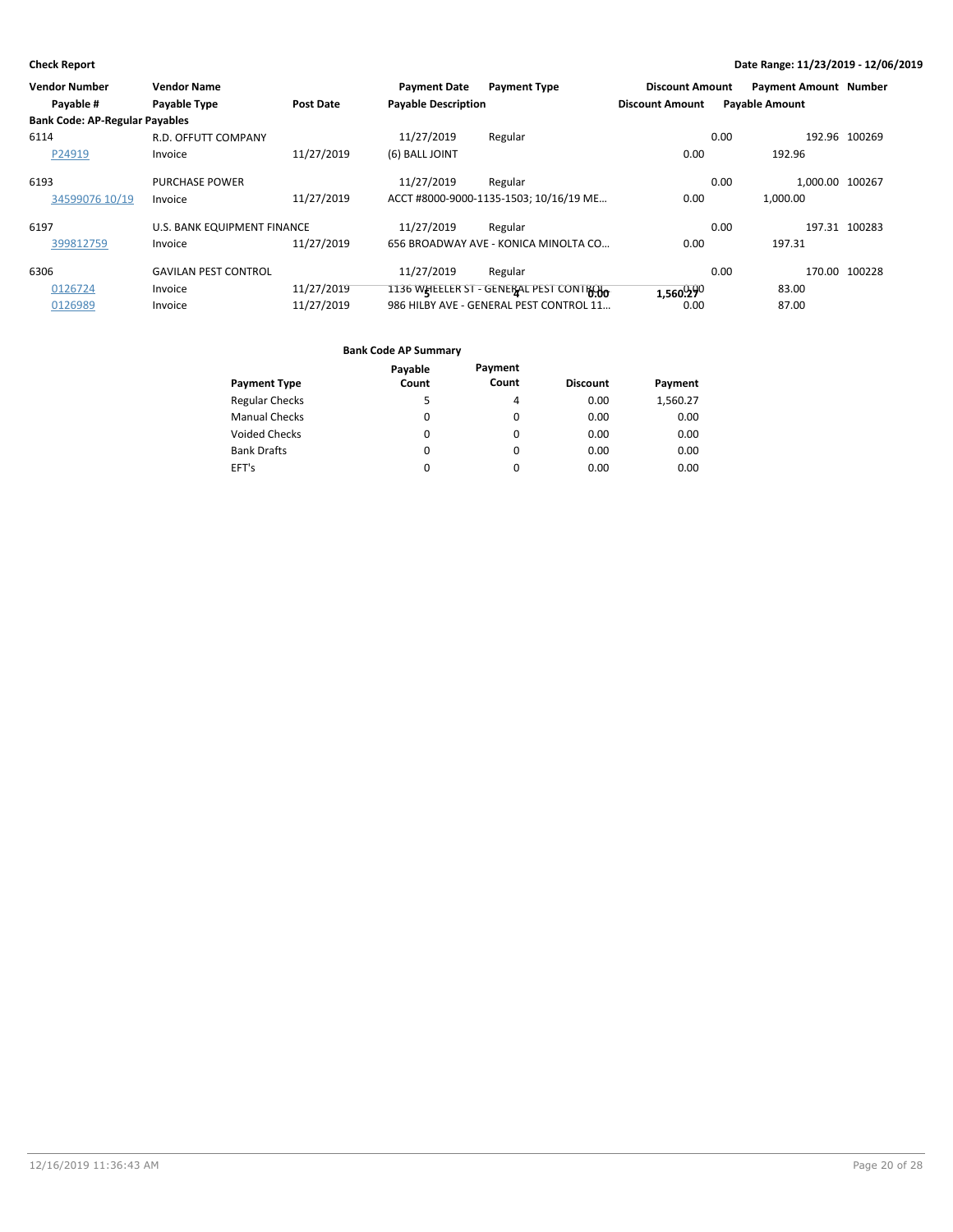| Vendor Number                         | <b>Vendor Name</b>               |                  | <b>Payment Date</b>        | <b>Payment Type</b> |      | <b>Discount Amount</b> |      | <b>Payment Amount Number</b> |                      |
|---------------------------------------|----------------------------------|------------------|----------------------------|---------------------|------|------------------------|------|------------------------------|----------------------|
| Pavable #                             | Payable Type                     | <b>Post Date</b> | <b>Payable Description</b> |                     |      | <b>Discount Amount</b> |      | <b>Pavable Amount</b>        |                      |
| <b>Bank Code: PY-Payroll Payables</b> |                                  |                  |                            |                     |      |                        |      |                              |                      |
| 6372                                  | <b>GUARDIAN-ALTERNATE FUNDED</b> |                  | 12/06/2019                 | Bank Draft          | 0.00 | 12,641.20              | 0.00 |                              | 12,641.20 3338612872 |
| <b>INV0003933</b>                     | Invoice                          | 12/06/2019       | NOVEMBER 2019 CLAIMS       |                     |      | 0.00                   |      | 12.641.20                    |                      |
|                                       |                                  |                  |                            |                     |      |                        |      |                              |                      |

| Payment   |
|-----------|
| 0.00      |
| 0.00      |
| 0.00      |
| 12.641.20 |
| 0.00      |
|           |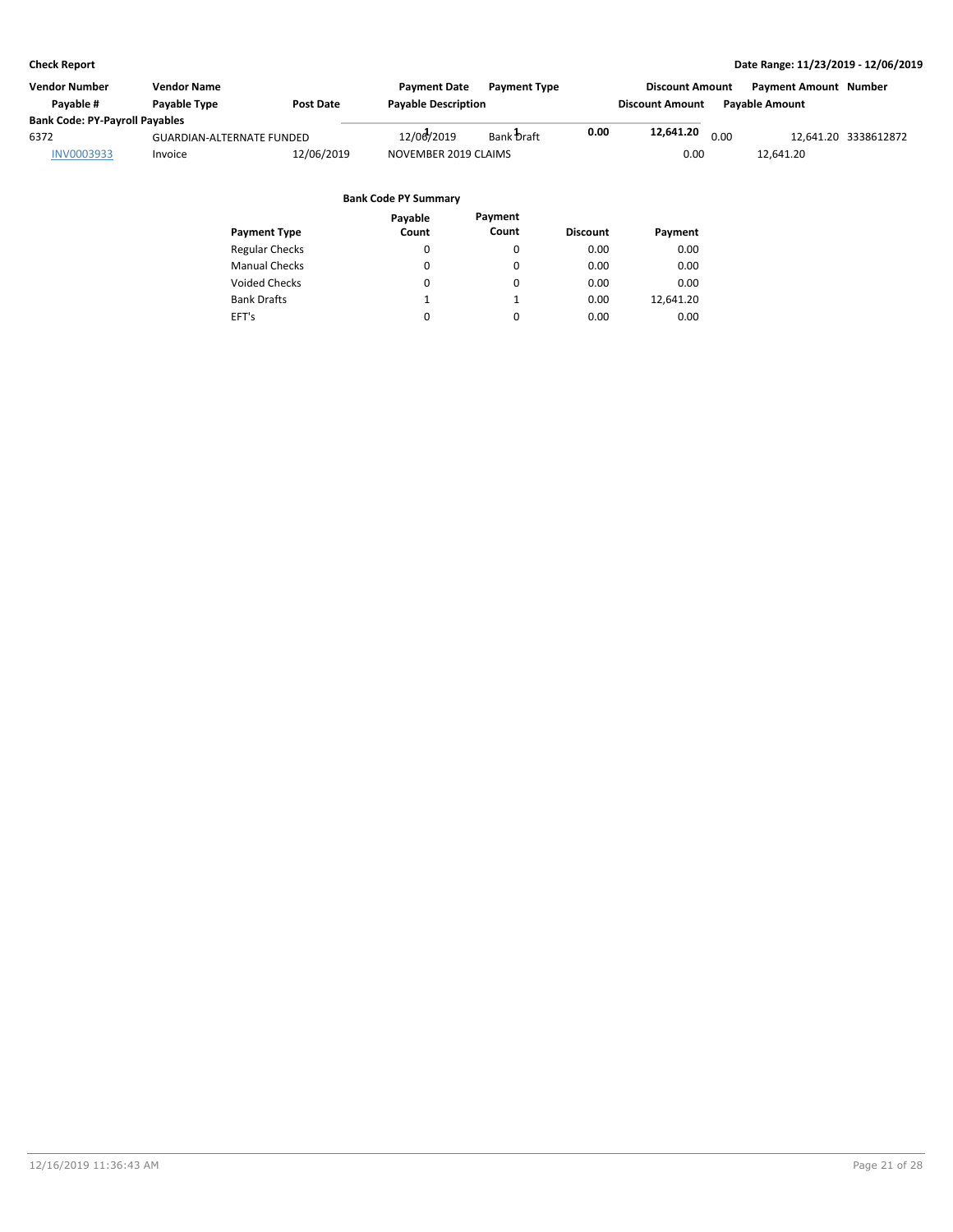| <b>Vendor Number</b>                  | <b>Vendor Name</b>                  |                  | <b>Payment Date</b>               | <b>Payment Type</b>                      | <b>Discount Amount</b> | <b>Payment Amount Number</b> |                  |
|---------------------------------------|-------------------------------------|------------------|-----------------------------------|------------------------------------------|------------------------|------------------------------|------------------|
| Payable #                             | Payable Type                        | <b>Post Date</b> | <b>Payable Description</b>        |                                          | <b>Discount Amount</b> | <b>Payable Amount</b>        |                  |
| <b>Bank Code: AP-Regular Payables</b> |                                     |                  |                                   |                                          |                        |                              |                  |
| 6379                                  | MARINA COAST WATER DISTRICT         |                  | 11/27/2019                        | Regular                                  |                        | 0.00                         | 135.54 100241    |
| 002160-002                            | Invoice                             | 11/27/2019       |                                   | FINAL BILL FOR 4450 COL. DURHAM RD 11/1  | 0.00                   | 135.54                       |                  |
| 6438                                  | <b>CWEA</b>                         |                  | 11/27/2019                        | Regular                                  |                        | 0.00                         | 651.00 100219    |
| 0000302711                            | Invoice                             | 11/27/2019       |                                   | MONTY MILLER COLLECTION SYST MAINT G     | 0.00                   | 94.00                        |                  |
| <b>WINTER 2020</b>                    | Invoice                             | 11/27/2019       |                                   | TRAVIS EDWARDS TECH CERT - WINTER 2020   | 0.00                   | 190.00                       |                  |
| <b>WINTER 2020.</b>                   | Invoice                             | 11/27/2019       |                                   | STEVEN BONANFANT - WINTER 2020 TECH C    | 0.00                   | 367.00                       |                  |
| 6553                                  | <b>COMCAST</b>                      |                  | 11/27/2019                        | Regular                                  |                        | 0.00                         | 44.43 100216     |
| $11/6/19 - 12/5/19$                   | Invoice                             | 11/27/2019       |                                   | ACCT #8155 10 027 0033792; 11/3/19 BILL  | 0.00                   | 44.43                        |                  |
| 6602                                  | <b>NANCY MELTON</b>                 |                  | 11/27/2019                        | Regular                                  |                        | 0.00                         | 100.80 100255    |
| <b>NOV 2019</b>                       | Invoice                             | 11/27/2019       |                                   | NOV 2019 - INSTRUCTOR PAY (GENTLE YOGA)  | 0.00                   | 100.80                       |                  |
| 6671                                  | <b>VERIZON WIRELESS</b>             |                  | 11/27/2019                        | Regular                                  |                        | 0.00                         | 472.74 100288    |
| 9840793820                            | Invoice                             | 11/27/2019       |                                   | ACCT #742236901-00001; 10/23/19 BILL DA  | 0.00                   | 38.01                        |                  |
| 9841210495                            | Invoice                             | 11/27/2019       |                                   | ACCT #472229021-00002; 11/1/19 BILL DATE | 0.00                   | 38.01                        |                  |
| 9841210496                            | Invoice                             | 11/27/2019       |                                   | ACCT #472229021-00003; 11/1/19 BILL DATE | 0.00                   | 396.72                       |                  |
| 6685                                  | <b>JONES &amp; MAYER</b>            |                  | 11/27/2019                        | Regular                                  |                        | 0.00                         | 45.00 100236     |
| 94764                                 | Invoice                             | 11/27/2019       | CLIENT ID: SEASIDE PD - MJM       |                                          | 0.00                   | 45.00                        |                  |
| 6747                                  | <b>AT&amp;T MOBILITY</b>            |                  | 11/27/2019                        | Regular                                  |                        | 0.00                         | 2,445.63 100209  |
| 10/09/19 - 11/08/ Invoice             |                                     | 11/27/2019       |                                   | ACCT #287256319516/INV #287256319516     | 0.00                   | 1,185.54                     |                  |
| 10/09/19-11/08/19 Invoice             |                                     | 11/27/2019       |                                   | ACCT #287021335618/INV #287021335618X    | 0.00                   | 696.29                       |                  |
| $10/9/19 - 11/8/19$                   | Invoice                             | 11/27/2019       |                                   | ACCT #287272498122; INV #287272498122    | 0.00                   | 563.80                       |                  |
| 6761                                  | MONTEREY SIGNS, INC.                |                  | 11/27/2019                        | Regular                                  |                        | 0.00                         | 1,030.23 100252  |
| 16763                                 | Invoice                             | 11/27/2019       | (4) SKATE PARK RULES SIGNS        |                                          | 0.00                   | 773.49                       |                  |
| 16853                                 | Invoice                             | 11/27/2019       |                                   | (1) PVC ROOM SIGNS (ROOM #27, ROOM #2    | 0.00                   | 185.73                       |                  |
| 17085                                 | Invoice                             | 11/27/2019       |                                   | WINTER WONDERLAND BANNER PATCH - 20      | 0.00                   | 71.01                        |                  |
| 7112                                  | <b>ART BLACK</b>                    |                  | 11/27/2019                        | Regular                                  |                        | 0.00                         | 1,290.00 100207  |
| 119418                                | Invoice                             | 11/27/2019       |                                   | INTEGRAL INNOVATIONS - 100 CALLE DEL O   | 0.00                   | 430.00                       |                  |
| 119422                                | Invoice                             | 11/27/2019       | SANTA BARBARA BLDG 13             |                                          | 0.00                   | 430.00                       |                  |
| 119426                                | Invoice                             | 11/27/2019       | LAS CAZUELOS - 800 BROADWAY #C-2  |                                          | 0.00                   | 430.00                       |                  |
| 7173                                  | Iconix Waterworks (US) Inc.         |                  | 11/27/2019                        | Regular                                  |                        | 0.00                         | 292.32 100233    |
| 17913049076                           | Invoice                             | 11/27/2019       | MISC WATER DEPT SUPPLIES          |                                          | 0.00                   | 292.32                       |                  |
| 7263                                  | <b>REGIONAL GOVERNMENT SERVICES</b> |                  | 11/27/2019                        | Regular                                  |                        | 0.00                         | 1,365.00 100270  |
| 10282                                 | Invoice                             | 11/27/2019       |                                   | OCT 2019 - FINANCIAL CONTRACT SVCS FOR   | 0.00                   | 1,365.00                     |                  |
| 7287                                  | PNC EQUIPMENT FINANCE               |                  | 11/228/2019                       | 0.00<br>Regdlar                          | 35,196.24              | 0.00                         | 27,323.55 100266 |
| 627757                                | Invoice                             | 11/27/2019       | LEASE #207378000; 11/7/19-12/6/19 |                                          | 0.00                   | 5,507.04                     |                  |
| 627758                                | Invoice                             | 11/27/2019       | LEASE #207377000; 11/7/19-12/6/19 |                                          | 0.00                   | 21,816.51                    |                  |

|                       | Payable | Payment  |                 |           |
|-----------------------|---------|----------|-----------------|-----------|
| <b>Payment Type</b>   | Count   | Count    | <b>Discount</b> | Payment   |
| <b>Regular Checks</b> | 23      | 12       | 0.00            | 35,196.24 |
| <b>Manual Checks</b>  | 0       | 0        | 0.00            | 0.00      |
| <b>Voided Checks</b>  | 0       | 0        | 0.00            | 0.00      |
| <b>Bank Drafts</b>    | 0       | $\Omega$ | 0.00            | 0.00      |
| EFT's                 | 0       | $\Omega$ | 0.00            | 0.00      |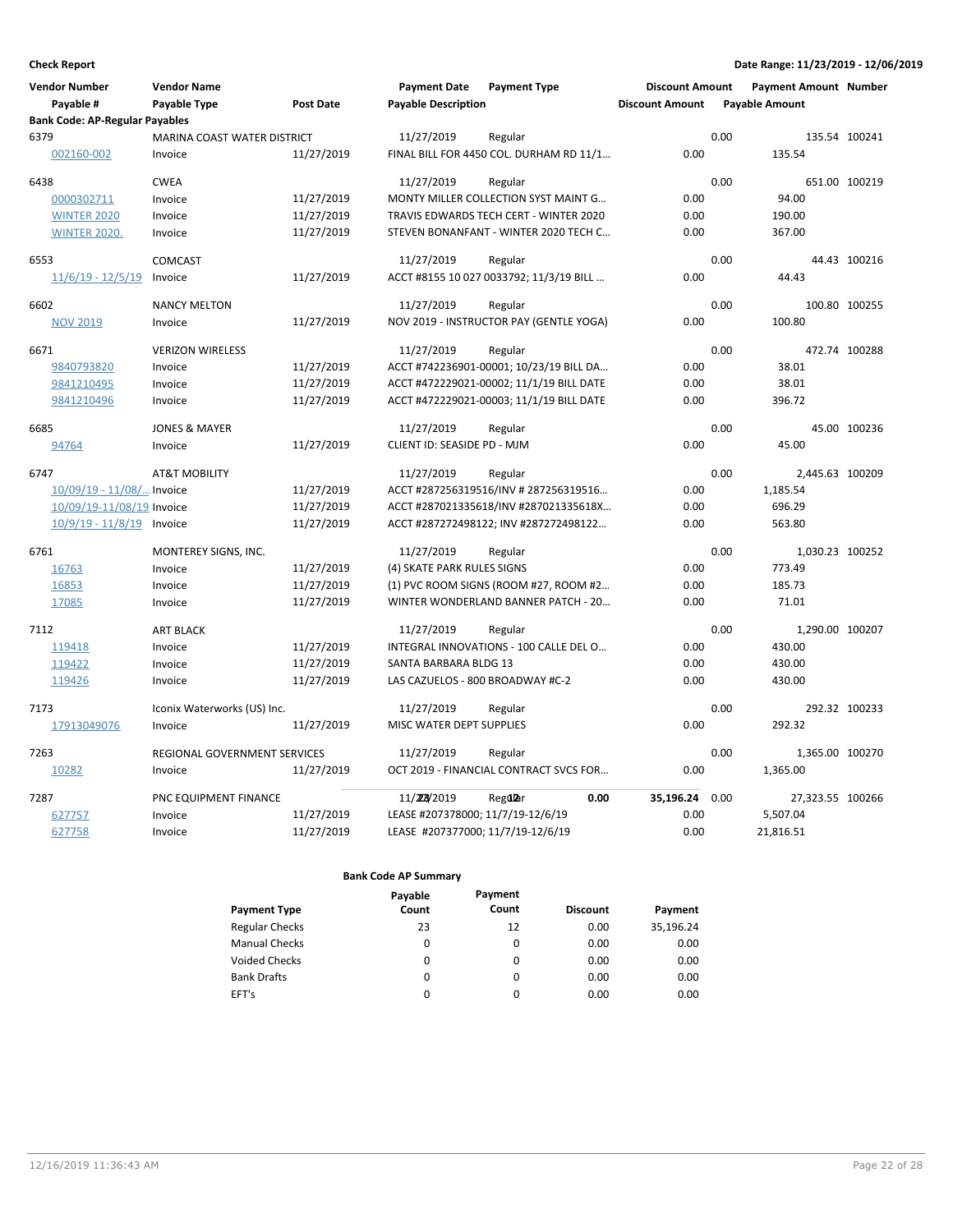| <b>Vendor Number</b>                  | <b>Vendor Name</b> |                  | <b>Payment Date</b>        | <b>Payment Type</b> |      | <b>Discount Amount</b> |      | <b>Payment Amount Number</b> |  |
|---------------------------------------|--------------------|------------------|----------------------------|---------------------|------|------------------------|------|------------------------------|--|
| Pavable #                             | Payable Type       | <b>Post Date</b> | <b>Payable Description</b> |                     |      | <b>Discount Amount</b> |      | <b>Pavable Amount</b>        |  |
| <b>Bank Code: PY-Payroll Payables</b> |                    |                  |                            |                     | 0.00 | 1,662.50               |      |                              |  |
| 7370                                  | UPEC, LOCAL 792    |                  | 11/25/2019                 | Regular             |      |                        | 0.00 | 1,662.50 19010               |  |
| <b>INV0003823</b>                     | Invoice            | 11/07/2019       | LIUNA/UNION DUES           |                     |      | 0.00                   |      | 831.25                       |  |
| <b>INV0003869</b>                     | Invoice            | 11/21/2019       | LIUNA/UNION DUES           |                     |      | 0.00                   |      | 831.25                       |  |

|                       | Payable | Payment      |                 |          |
|-----------------------|---------|--------------|-----------------|----------|
| <b>Payment Type</b>   | Count   | Count        | <b>Discount</b> | Payment  |
| <b>Regular Checks</b> | 2       | $\mathbf{1}$ | 0.00            | 1,662.50 |
| <b>Manual Checks</b>  | 0       | $\Omega$     | 0.00            | 0.00     |
| <b>Voided Checks</b>  | 0       | $\Omega$     | 0.00            | 0.00     |
| <b>Bank Drafts</b>    | 0       | $\Omega$     | 0.00            | 0.00     |
| EFT's                 | 0       | $\Omega$     | 0.00            | 0.00     |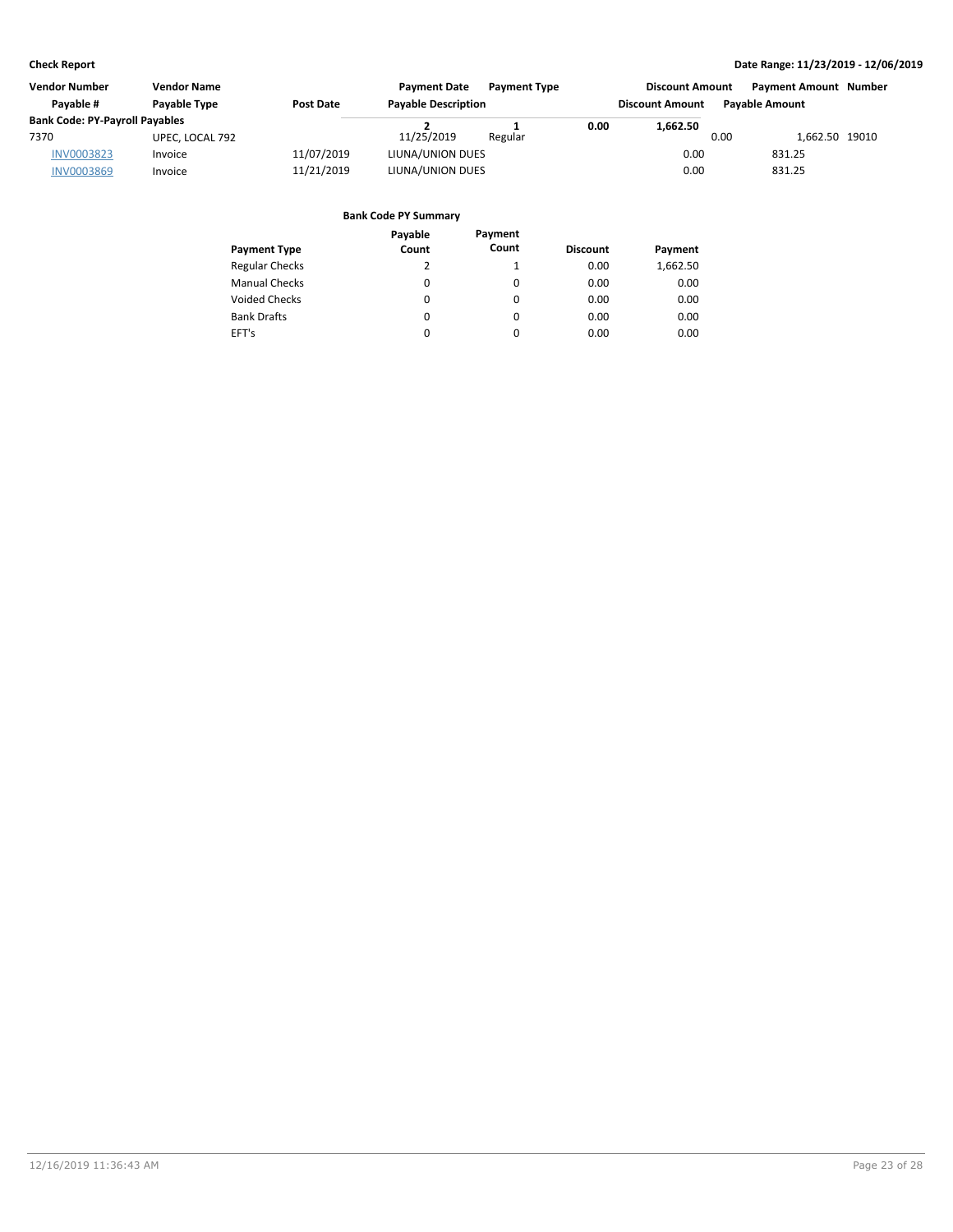| <b>Vendor Number</b>                  | <b>Vendor Name</b>                   |                  | <b>Payment Date</b>               | <b>Payment Type</b>                    | <b>Discount Amount</b> |      | <b>Payment Amount Number</b> |               |
|---------------------------------------|--------------------------------------|------------------|-----------------------------------|----------------------------------------|------------------------|------|------------------------------|---------------|
| Payable #                             | Payable Type                         | <b>Post Date</b> | <b>Payable Description</b>        |                                        | <b>Discount Amount</b> |      | <b>Payable Amount</b>        |               |
| <b>Bank Code: AP-Regular Payables</b> |                                      |                  |                                   |                                        |                        |      |                              |               |
| 7405                                  | CENTRAL VALLEY TOXICOLOGY            |                  | 11/27/2019                        | Regular                                |                        | 0.00 |                              | 325.00 100213 |
| 294558                                | Invoice                              | 11/27/2019       |                                   | CASE #EG1902179 / TOX #CVT-19-9495     | 0.00                   |      | 247.00                       |               |
| 294778                                | Invoice                              | 11/27/2019       | CASE #EG1902315; TOX #CVT-19-9675 |                                        | 0.00                   |      | 78.00                        |               |
| 7488                                  | L3HARRIS TECHNOLOGIES, INC.          |                  | 11/27/2019                        | Regular                                |                        | 0.00 |                              | 775.00 100239 |
| 93331344                              | Invoice                              | 11/27/2019       |                                   | RADIO REPAIR - PORTABLE RADIO #45R     | 0.00                   |      | 775.00                       |               |
| 7505                                  | <b>MONTEREY BAY ANALYTICAL SVCS.</b> |                  | 11/27/2019                        | Regular                                |                        | 0.00 |                              | 528.00 100246 |
| 19101735                              | Invoice                              | 11/27/2019       |                                   | (6) SEASIDE MWS SAMPLES RECIEVED ON 10 | 0.00                   |      | 450.00                       |               |
| 191104 26                             | Invoice                              | 11/27/2019       |                                   | (3) SEASIDE MWS SAMPLES RECEIVED ON 11 | 0.00                   |      | 78.00                        |               |
| 7506                                  | CODE PUBLISHING, INC.                |                  | 11/27/2019                        | Reguiar<br>0.00                        | 1,778.18               | 0.00 |                              | 75.00 100215  |
| 65166                                 | Invoice                              | 11/27/2019       |                                   | STANDARD WEB HOSTING-ANNUAL WEB FE     | 0.00                   |      | 75.00                        |               |
| 7924                                  | <b>ROSA JONG</b>                     |                  | 11/27/2019                        | Regular                                |                        | 0.00 |                              | 75.18 100273  |
| <b>NOV 2109</b>                       | Invoice                              | 11/27/2019       |                                   | NOV 2019 - INSTRUCTOR PAY (ZUMBA)      | 0.00                   |      | 75.18                        |               |

|                       | Payable | Payment  |                 |          |
|-----------------------|---------|----------|-----------------|----------|
| <b>Payment Type</b>   | Count   | Count    | <b>Discount</b> | Payment  |
| <b>Regular Checks</b> |         | 5        | 0.00            | 1,778.18 |
| <b>Manual Checks</b>  | 0       | $\Omega$ | 0.00            | 0.00     |
| <b>Voided Checks</b>  | 0       | $\Omega$ | 0.00            | 0.00     |
| <b>Bank Drafts</b>    | 0       | $\Omega$ | 0.00            | 0.00     |
| EFT's                 | 0       | 0        | 0.00            | 0.00     |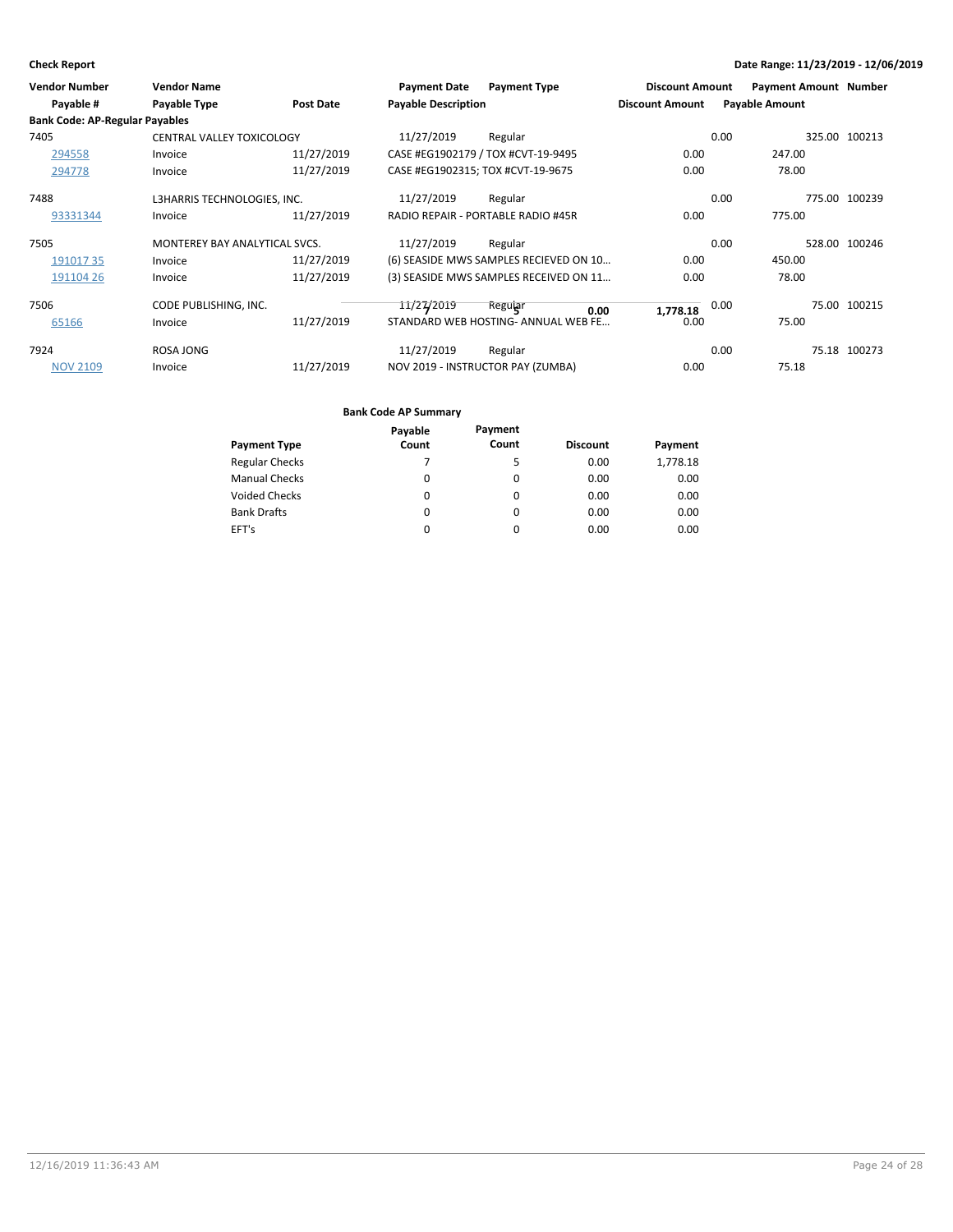| <b>Vendor Number</b>                  | <b>Vendor Name</b>       |                  | <b>Payment Date</b>        | <b>Payment Type</b>                | <b>Discount Amount</b> | <b>Payment Amount Number</b> |                       |
|---------------------------------------|--------------------------|------------------|----------------------------|------------------------------------|------------------------|------------------------------|-----------------------|
| Payable #                             | Payable Type             | <b>Post Date</b> | <b>Payable Description</b> |                                    | <b>Discount Amount</b> | <b>Payable Amount</b>        |                       |
| <b>Bank Code: PY-Payroll Payables</b> |                          |                  |                            |                                    |                        |                              |                       |
| 7958                                  | <b>MCSIG</b>             |                  | 11/27/2019                 | <b>Bank Draft</b>                  |                        | 0.00                         | 108,650.58 3404746561 |
| <b>INV0003768</b>                     | Invoice                  | 11/27/2019       | <b>BASEPLN-SGL</b>         |                                    | 0.00                   | 108,650.58                   |                       |
| 7958                                  | <b>MCSIG</b>             |                  | 11/27/2019                 | <b>Bank Draft</b>                  |                        | 0.00                         | -2,206.00 3404746561  |
| CM0000328                             | Credit Memo              | 11/27/2019       |                            | MCDOUGAL CREDIT T/B APPLIED TO OCT | 0.00                   | $-2,206.00$                  |                       |
| 7958                                  | <b>MCSIG</b>             |                  | 11/27/2019                 | <b>Bank Draft</b>                  |                        | 0.00                         | -851.00 3404746561    |
| DM0000360                             | Credit Memo              | 11/27/2019       | MEYER ADDT'L CONT ADJ      |                                    | 0.00                   | $-851.00$                    |                       |
| 7958                                  | <b>MCSIG</b>             |                  | 11/27/2019                 | <b>Bank Draft</b>                  |                        | 0.00                         | 120.00 3404746561     |
| DM0000359                             | Debit Memo               | 11/27/2019       | COUNCIL PLANS ER CONT ADJ  |                                    | 0.00                   | 120.00                       |                       |
| 7958                                  | <b>MCSIG</b>             |                  | 11/27/2019                 | <b>Bank Draft</b>                  |                        | 0.00                         | 425.50 3404746561     |
| <b>INV0003763</b>                     | Invoice                  | 11/27/2019       | LEVEL 1-EE ONLY            |                                    | 0.00                   | 425.50                       |                       |
| 7958                                  | <b>MCSIG</b>             |                  | 11/27/2019                 | <b>Bank Draft</b>                  |                        | 0.00                         | 105,960.58 3404746561 |
| <b>INV0003808</b>                     | Invoice                  | 11/27/2019       | <b>BASEPLN-SGL</b>         |                                    | 0.00                   | 105,960.58                   |                       |
| 7958                                  | <b>MCSIG</b>             |                  | 11/27/2019                 | <b>Bank Draft</b>                  |                        | 0.00                         | 37,531.00 3404746561  |
| DM0000361                             | Debit Memo               | 11/27/2019       | RETIREES NOVEMBER 2019     |                                    | 0.00                   | 37,531.00                    |                       |
| 7958                                  | <b>MCSIG</b>             |                  | 11/27/2019                 | <b>Bank Draft</b>                  |                        | 0.00                         | 425.50 3404746561     |
| <b>INV0003804</b>                     | Invoice                  | 11/27/2019       | LEVEL 1-EE ONLY            |                                    | 0.00                   | 425.50                       |                       |
| 7975                                  | <b>AMERICAN FIDELITY</b> |                  | 11/27/2019                 | <b>Bank Draft</b>                  |                        | 0.00                         | 2,105.00 D083113      |
| <b>INV0003870</b>                     | Invoice                  | 11/21/2019       | AF PRE-TAX PRODUCT         |                                    | 0.00                   | 2,105.00                     |                       |
| 7975                                  | AMERICAN FIDELITY        |                  | 11/27/2019                 | <b>Bank Draft</b>                  |                        | 0.00                         | 2,105.00 D083113      |
| <b>INV0003827</b>                     | Invoice                  | 11/07/2019       | AF PRE-TAX PRODUCT         |                                    | 0.00                   | 2,105.00                     |                       |
| 7975                                  | AMERICAN FIDELITY        |                  | 11/27/2019                 | <b>Bank Draft</b>                  |                        | 0.00                         | 4,010.12 D083113      |
| INV0003871                            | Invoice                  | 11/21/2019       | AF AFTER-TAX PRODUCT       |                                    | 0.00                   | 4,010.12                     |                       |
| 7975                                  | AMERICAN FIDELITY        |                  | 11/27/2019                 | <b>Bank Draft</b>                  |                        | 0.00                         | 4,040.78 D083113      |
| <b>INV0003828</b>                     | Invoice                  | 11/07/2019       | AF AFTER-TAX PRODUCT       |                                    | 0.00                   | 4,040.78                     |                       |
| 7976                                  | AMERICAN FIDELITY        |                  | 11/27/2019                 | Bank Draft                         | 0.00<br>267,597.84     | 0.00                         | 2,640.39 658193497    |
| <b>INV0003872</b>                     | Invoice                  | 11/21/2019       | AF FLEX SEC 125            |                                    | 0.00                   | 2,640.39                     |                       |
| 7976                                  | AMERICAN FIDELITY        |                  | 11/27/2019                 | <b>Bank Draft</b>                  |                        | 0.00                         | 2,640.39 658193497    |
| INV0003829                            | Invoice                  | 11/07/2019       | AF FLEX SEC 125            |                                    | 0.00                   | 2,640.39                     |                       |

|                       | Payable | Payment  |                 |            |
|-----------------------|---------|----------|-----------------|------------|
| <b>Payment Type</b>   | Count   | Count    | <b>Discount</b> | Payment    |
| <b>Regular Checks</b> | 0       | 0        | 0.00            | 0.00       |
| <b>Manual Checks</b>  | 0       | 0        | 0.00            | 0.00       |
| <b>Voided Checks</b>  | 0       | $\Omega$ | 0.00            | 0.00       |
| <b>Bank Drafts</b>    | 14      | 14       | 0.00            | 267.597.84 |
| EFT's                 | 0       | 0        | 0.00            | 0.00       |
|                       |         |          |                 |            |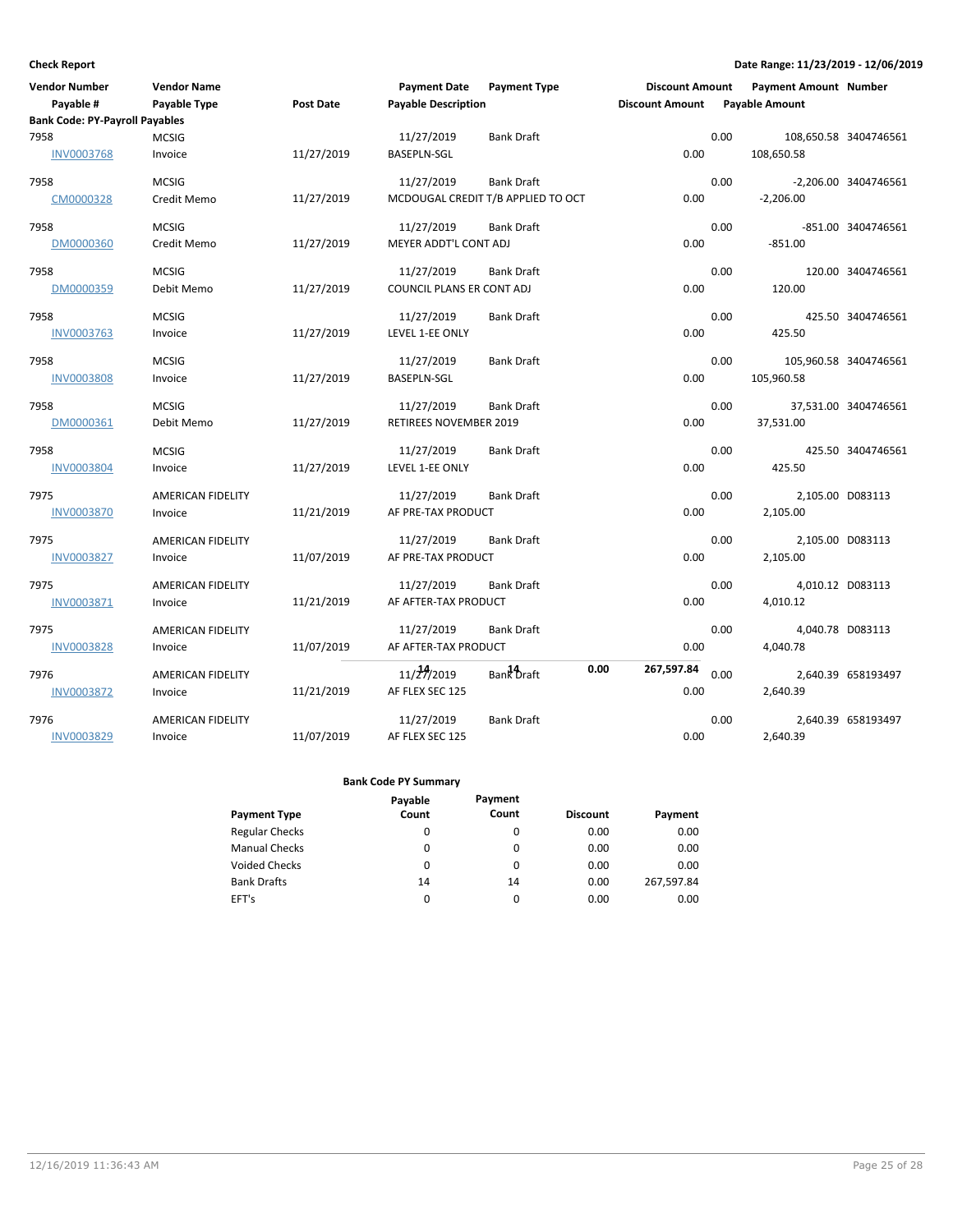| <b>Vendor Number</b>                               | <b>Vendor Name</b>                      |            | <b>Payment Date</b>              | <b>Payment Type</b>                               | <b>Discount Amount</b> |      | <b>Payment Amount Number</b> |               |
|----------------------------------------------------|-----------------------------------------|------------|----------------------------------|---------------------------------------------------|------------------------|------|------------------------------|---------------|
| Payable #<br><b>Bank Code: AP-Regular Payables</b> | Payable Type                            | Post Date  | <b>Payable Description</b>       |                                                   | <b>Discount Amount</b> |      | <b>Payable Amount</b>        |               |
| 8129                                               | VORTEX INDUSTRIES, INC.                 |            | 11/27/2019                       | Regular                                           |                        | 0.00 | 2,680.52 100290              |               |
| 44-1390550                                         | Invoice                                 | 11/27/2019 |                                  | FIRE DEPT - REPAIRS TO STEEL SECTIONAL D          | 0.00                   |      | 2,680.52                     |               |
| 8142                                               | US FOODS, INC.                          |            | 11/27/2019                       | Regular                                           |                        | 0.00 | 1,050.98 100287              |               |
| 4634088                                            | Invoice                                 | 11/27/2019 |                                  | FOOD DELIVERY TO 986 HILBY ON 11/12/20            | 0.00                   |      | 1,050.98                     |               |
| 8192                                               | <b>HEATHER HARDEE</b>                   |            | 11/27/2019                       | Regular                                           |                        | 0.00 | 3,095.00 100231              |               |
| SSPD19-04                                          | Invoice                                 | 11/27/2019 |                                  | (5) PRE-EMPLOYMENT POLYGRAPH SVCS 8/              | 0.00                   |      | 1,325.00                     |               |
| SSPD19-05                                          | Invoice                                 | 11/27/2019 |                                  | (6) PRE-EMPLOYMENT POLYGRAPH SVCS 10              | 0.00                   |      | 1,770.00                     |               |
| 8273                                               | SMILE BUSINESS PRODUCTS, INC.           |            | 11/27/2019                       | Regular                                           |                        | 0.00 |                              | 143.97 100276 |
| 804979                                             | Invoice                                 | 11/27/2019 |                                  | 440 HARCOURT - SHARP/MX-M904 COPIER               | 0.00                   |      | 143.97                       |               |
| 8338                                               | <b>FEDEX</b>                            |            | 11/27/2019                       | Regular                                           |                        | 0.00 |                              | 11.23 100225  |
| 6-840-08200                                        | Invoice                                 | 11/27/2019 |                                  | ACCT #6266-0569-9; POLICE SHIPMENT ON             | 0.00                   |      | 11.23                        |               |
| 8366                                               | MONTEREY COUNTY FIRE CHIEFS ASSN.       |            | 11/27/2019                       | Regular                                           |                        | 0.00 |                              | 150.00 100249 |
| <b>2020 MEMBER</b>                                 | Invoice                                 | 11/27/2019 | (4) 2020 MEMBERSHIP APPLICATIONS |                                                   | 0.00                   |      | 150.00                       |               |
|                                                    |                                         |            |                                  |                                                   |                        |      |                              |               |
| 8414                                               | COASTAL FABRICATION COMPANY, INC.       |            | 11/27/2019                       | Regular                                           |                        | 0.00 |                              | 738.62 100214 |
| 48973                                              | Invoice                                 | 11/27/2019 |                                  | SUPPLY PLATE PIECE FOR BOTTOM OF BBQ -            | 0.00                   |      | 648.62                       |               |
| 48974                                              | Invoice                                 | 11/27/2019 | REPAIR TRAILER HITCH - TRUCK 679 |                                                   | 0.00                   |      | 90.00                        |               |
| 8525                                               | <b>NEOGOV</b>                           |            | 11/27/2019                       | Regular                                           |                        | 0.00 | 6,196.00 100257              |               |
| <b>INV-12054</b>                                   | Invoice                                 | 11/27/2019 |                                  | ONBOARD SUBSCRPTN FEE 12/26/19-12/25/             | 0.00                   |      | 6,196.00                     |               |
| 8526                                               | U.S. BANK ST. PAUL                      |            | 11/27/2019                       | Regular                                           |                        | 0.00 | 37,952.93 100284             |               |
| 1506189                                            | Invoice                                 | 11/27/2019 |                                  | DEBT SVC PAYMENT / ACCT #213462000                | 0.00                   |      | 37,952.93                    |               |
| 8646                                               | AMERICAN TRAINCO LLC                    |            | 11/27/2019                       | Regular                                           |                        | 0.00 | 2,200.00 100206              |               |
| 209581                                             | Invoice                                 | 11/27/2019 |                                  | MONTY MILLER - VARIABLE FREQ DRIVES 12            | 0.00                   |      | 1,100.00                     |               |
| 209582                                             | Invoice                                 | 11/27/2019 |                                  | BENTLEY PALMER - BOILER OPERATION 1/15            | 0.00                   |      | 1,100.00                     |               |
|                                                    |                                         |            |                                  |                                                   |                        |      |                              |               |
| 8669<br>11/22/19                                   | <b>NANCY VANETA BLACK</b>               | 11/27/2019 | 11/27/2019                       | Regular<br>2019 HOLIDAY LUNCHEON SVCS ON 12/14/19 | 0.00                   | 0.00 | 2,500.00 100256<br>2,500.00  |               |
|                                                    | Invoice                                 |            |                                  |                                                   |                        |      |                              |               |
| 8755                                               | TRUST TWO - CORONA 1997 TRUST           |            | 11/27/2019                       | Regular                                           |                        | 0.00 | 2,730.00 100282              |               |
| <b>INV0003895</b>                                  | Invoice                                 | 11/27/2019 |                                  | DEC 2019 - RENT FOR 656 BROADWAY AVE              | 0.00                   |      | 2,730.00                     |               |
| 8886                                               | SAGE RENEWABLES ENERGY CONSULTING, INC. |            | 11/27/2019                       | Regular                                           |                        | 0.00 | 2,500.00 100274              |               |
| 1538                                               | Invoice                                 | 11/27/2019 |                                  | WORK THRU 10/31/19 - PROJ ADMIN / SET-            | 0.00                   |      | 2,500.00                     |               |
| 8995                                               | <b>ABBY BUKOFZER</b>                    |            | 11/27/2019                       | Regular                                           |                        | 0.00 |                              | 75.60 100202  |
| <b>NOV 2019</b>                                    | Invoice                                 | 11/27/2019 |                                  | NOV 2019 - INSTRUCTOR PAY (ISRAELI FOLK           | 0.00                   |      | 75.60                        |               |
| 9012                                               | mySidewalk, Inc.                        |            | 11/27/2019                       | Regular                                           |                        | 0.00 | 8,000.00 100254              |               |
| 31545                                              | Invoice                                 | 11/27/2019 |                                  | FIRE DASHBOARD ANNUAL SUBSCRIPTION                | 0.00                   |      | 8,000.00                     |               |
|                                                    |                                         |            |                                  |                                                   |                        |      |                              |               |
| 9041                                               | PARTNERS FOR PEACE                      |            | 11/27/2019                       | Regular                                           |                        | 0.00 | 4,271.66 100263              |               |
| 12                                                 | Invoice                                 | 11/27/2019 |                                  | AUGUST 2019 - CAL VIP GRANT FOR LOVING            | 0.00                   |      | 4,271.66                     |               |
| 9085                                               | O'CONNOR & SONS INC.                    |            | 11/27/2019                       | Regular                                           |                        | 0.00 |                              | 300.00 100258 |
| 40097687                                           | Invoice                                 | 11/27/2019 |                                  | 440 HARCOURT AVE - PEST CONTROL SVC 10            | 0.00                   |      | 150.00                       |               |
| 40098382                                           | Invoice                                 | 11/27/2019 |                                  | 986 HILBY AVE - GENERAL PEST SVC 11/8/19          | 0.00                   |      | 150.00                       |               |
| 9099                                               | DUDE SOLUTIONS, INC.                    |            | 11/27/2019                       | Regular                                           |                        | 0.00 | 31,320.00 100222             |               |
| <b>INV-56022</b>                                   | Invoice                                 | 11/27/2019 | SMARTGOV CONNECTORS/PORTALS      |                                                   | 0.00                   |      | 31,320.00                    |               |
| 9106                                               | THE SOHAGI LAW GROUP                    |            | 11/27/2019                       | Regular                                           |                        | 0.00 | 32,371.00 100279             |               |
| 15853                                              | Invoice                                 | 11/27/2019 |                                  | OCT 2019 - CAMPUS TOWN CENTER SVCS                | 0.00                   |      | 32,258.50                    |               |
| 15854                                              | Invoice                                 | 11/27/2019 | OCT 2019 - GENERAL PLAN SVCS     |                                                   | 0.00                   |      | 112.50                       |               |
| 9204                                               | PAUL HERBERT CAUSEY                     |            | 11/27/2019                       | Regular                                           |                        | 0.00 | 3,984.00 100264              |               |
| 1406                                               | Invoice                                 | 11/27/2019 |                                  | OCT 2019 - SSMP BIANNUAL AUDIT SVCS               | 0.00                   |      | 3,984.00                     |               |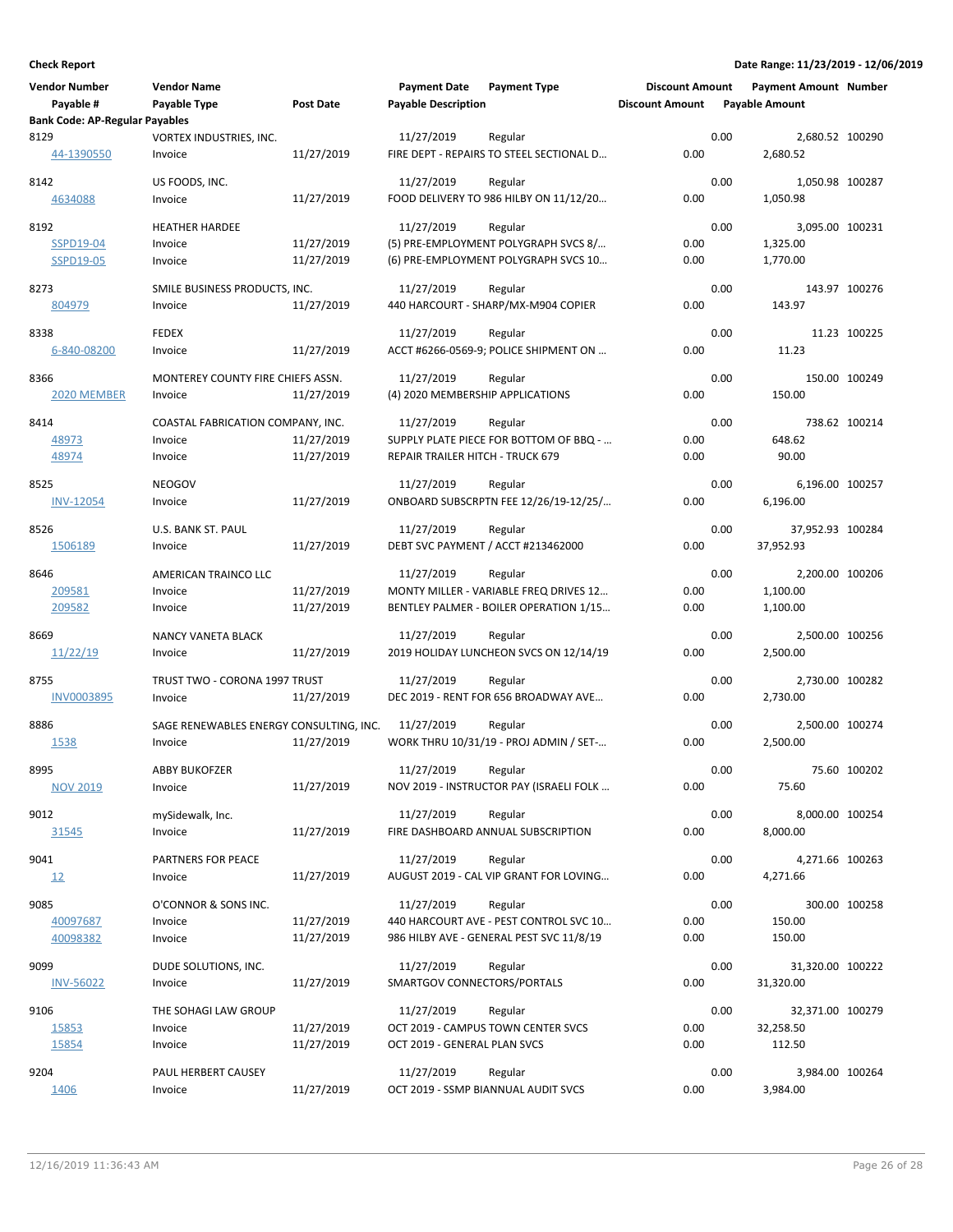| <b>Vendor Number</b> | <b>Vendor Name</b>                |            | <b>Payment Date</b>              | <b>Payment Type</b>                      | <b>Discount Amount</b> |      | <b>Payment Amount Number</b> |               |
|----------------------|-----------------------------------|------------|----------------------------------|------------------------------------------|------------------------|------|------------------------------|---------------|
| Payable #            | Payable Type                      | Post Date  | <b>Payable Description</b>       |                                          | <b>Discount Amount</b> |      | <b>Payable Amount</b>        |               |
| 9212                 | <b>WEX BANK</b>                   |            | 11/27/2019                       | Regular                                  |                        | 0.00 |                              | 112.42 100292 |
| 62417783             | Invoice                           | 11/27/2019 |                                  | ACCT #0496-00-526541-8; POLICE DEPT GAS  | 0.00                   |      | 112.42                       |               |
| 9226                 | CONDOR SECURITY OF AMERICA, INC.  |            | 11/27/2019                       | Regular                                  |                        | 0.00 | 8,362.12 100217              |               |
| 6220                 | Invoice                           | 11/27/2019 |                                  | CUTINO PARK SECURITY - 9/1/2019 - 9/7/20 | 0.00                   |      | 3,120.75                     |               |
| 6226                 | Invoice                           | 11/27/2019 |                                  | CUTINO PARK SECURITY - 9/8/19 - 9/14/19  | 0.00                   |      | 2,907.00                     |               |
| 6253                 | Invoice                           | 11/27/2019 |                                  | CUTINO PARK SECURITY - 9/15/19 - 9/22/19 | 0.00                   |      | 3,334.50                     |               |
| CM0000307            | Credit Memo                       | 11/27/2019 | <b>CREDIT BALANCE ON ACCOUNT</b> |                                          | 0.00                   |      | $-1,000.13$                  |               |
| 9337                 | <b>ROLAND BEESON</b>              |            | 11/27/2019                       | Regular                                  |                        | 0.00 |                              | 447.23 100272 |
| 88257                | Invoice                           | 11/27/2019 |                                  | (36) PORT & CO. - PERFORMANCE TEES       | 0.00                   |      | 447.23                       |               |
| 9338                 | <b>ISAAC SARABIA</b>              |            | 11/27/2019                       | Regular                                  |                        | 0.00 |                              | 300.00 100234 |
| 11/7/2019            | Invoice                           | 11/27/2019 |                                  | MC/DJ SVCS FOR 'PARTY WITH A COP' EVENT  | 0.00                   |      | 300.00                       |               |
| 9339                 | "JULIE" HAO NGUYEN                |            | 11/255/2019                      | Reg <b>ala</b> r<br>0.00                 | 156,103.53             | 0.00 |                              | 65.25 100201  |
| 123099               | Invoice                           | 11/27/2019 |                                  | POOL DEPOSIT REFUND FOR PATTULLO SWI     | 0.00                   |      | 65.25                        |               |
| 9340                 | VERONICA TAM AND ASSOCIATES, INC. |            | 11/27/2019                       | Regular                                  |                        | 0.00 | 4,545.00 100289              |               |
| 2553                 | Invoice                           | 11/27/2019 |                                  | SEPT 2019 - SEASIDE H E RESTART - 284.01 | 0.00                   |      | 1,072.50                     |               |
| 2557                 | Invoice                           | 11/27/2019 | SEASIDE H E RESTART - 284.01     |                                          | 0.00                   |      | 3,472.50                     |               |

| <b>Payment Type</b>   | Payable<br>Count | Payment<br>Count | <b>Discount</b> | Payment    |
|-----------------------|------------------|------------------|-----------------|------------|
| <b>Regular Checks</b> | 35               | 26               | 0.00            | 156,103.53 |
| <b>Manual Checks</b>  | 0                | 0                | 0.00            | 0.00       |
| <b>Voided Checks</b>  | 0                | 0                | 0.00            | 0.00       |
| <b>Bank Drafts</b>    | 0                | 0                | 0.00            | 0.00       |
| EFT's                 | $\Omega$         | $\Omega$         | 0.00            | 0.00       |